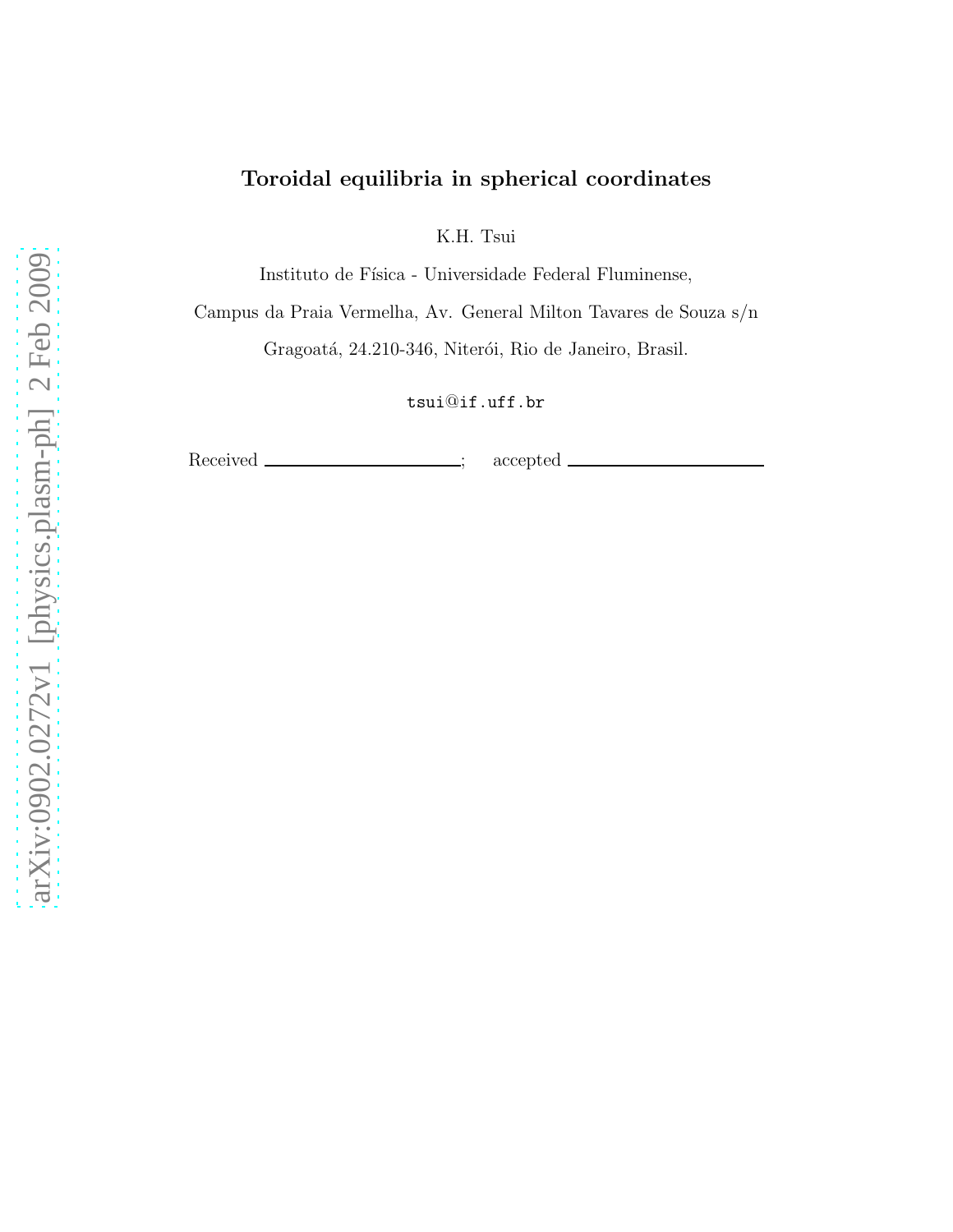## ABSTRACT

The standard Grad-Shafranov equation for axisymmetric toroidal plasma equilibrium is customary expressed in cylindrical coordinates with toroidal contours, and through which benchmark equilibria are solved. An alternative approach to cast the Grad-Shafranov equation in spherical coordinates is presented. This equation, in spherical coordinates, is examined for toroidal solutions to describe low  $\beta$  Solovev and high  $\beta$  plasma equilibria in terms of elementary functions.

Subject headings: Toroidal Equilibria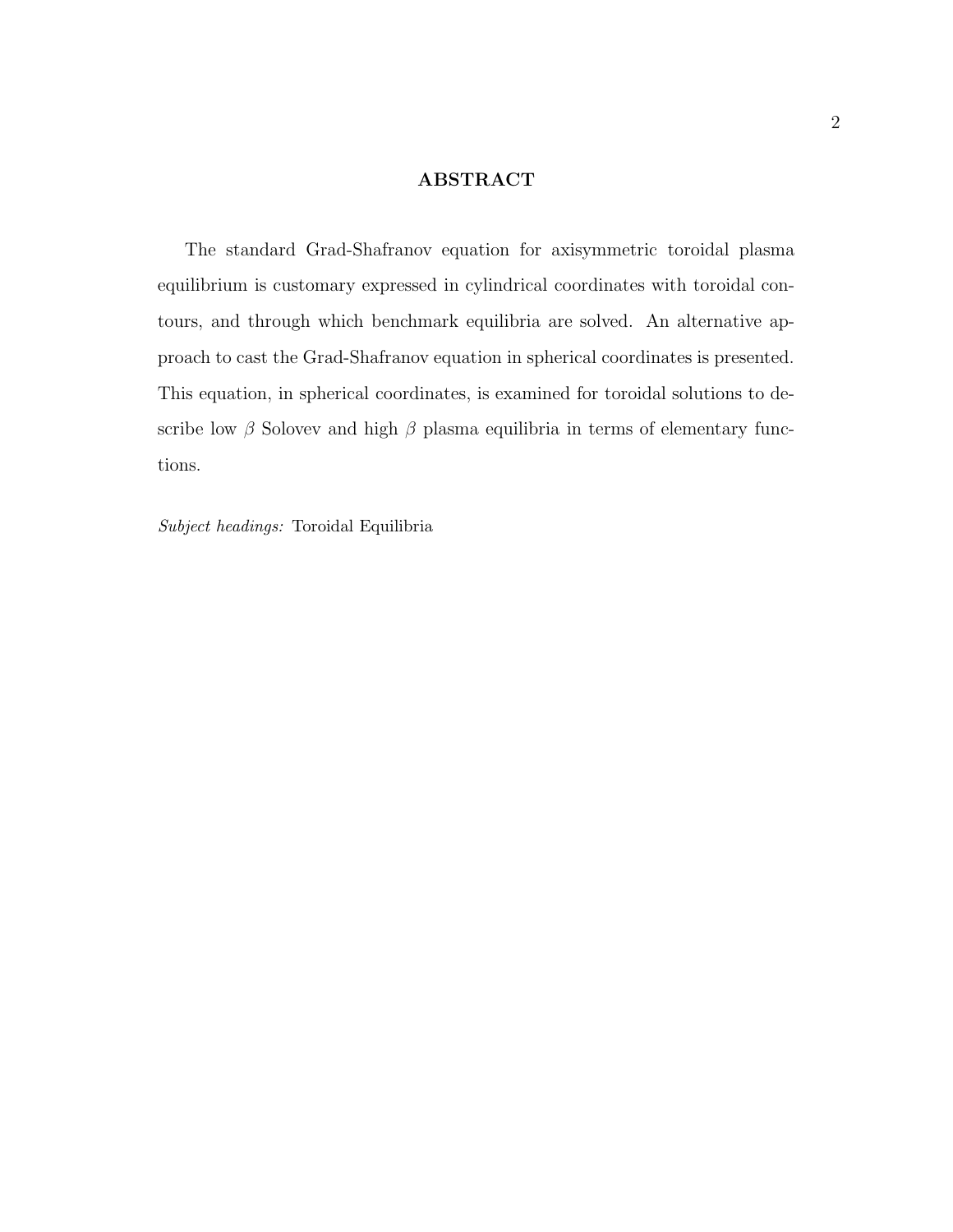### I. Grad-Shafranov Equation

The Grad-Shafranov equation (1,2) for toroidal plasma equilibria is traditionally formulated in a toroidal system using cylindrical coordinates to suit the plasma topology. This equation describes the poloidal magnetic flux, in cylindrical coordinates, with source terms that are themselves flux gradients. By specifying the source functionals in magnetic flux, toroidal equilibria are solved by different methods. Because of the cylindrical representation of a toroidal topology, the solutions are not easy to visualize and the mathematical analytic tools are rather limilted, which weaken the communication between theorists and experimentalists. Here, we propose to solve axisymmetric plasma equilibria in standard spherical coordiantes by looking for solutions with toroidal topology. With the familiar spherical system, and the large volume of well-known special functions in this coordinate system, the solutions in toroidal topology appear in a much friendly presentation, which improves physical interpretations.

We first derive the Grad-Shafranov equation in spherical coordinates by considering

$$
\vec{J} \times \vec{B} - \nabla p = 0 \tag{1}
$$

$$
\nabla \times \vec{B} = \mu \vec{J} \tag{2}
$$

With axisymmetry, the magnetic field and the current density can be represented by two scalar functions in standard spherical coordinates

<span id="page-2-0"></span>
$$
\vec{B} = \nabla P \times \nabla \phi + Q \nabla \phi = \frac{1}{r \sin \theta} \{ + \frac{1}{r} \frac{\partial P}{\partial \theta}, -\frac{\partial P}{\partial r}, +Q \} , \qquad (3)
$$

$$
\mu \vec{J} = \frac{1}{r \sin \theta} \{ + \frac{1}{r} \frac{\partial Q}{\partial \theta}, -\frac{\partial Q}{\partial r}, -\frac{\partial^2 P}{\partial r^2} - \frac{1}{r^2} \sin \theta \frac{\partial}{\partial \theta} \left( \frac{1}{\sin \theta} \frac{\partial P}{\partial \theta} \right) \} \quad . \tag{4}
$$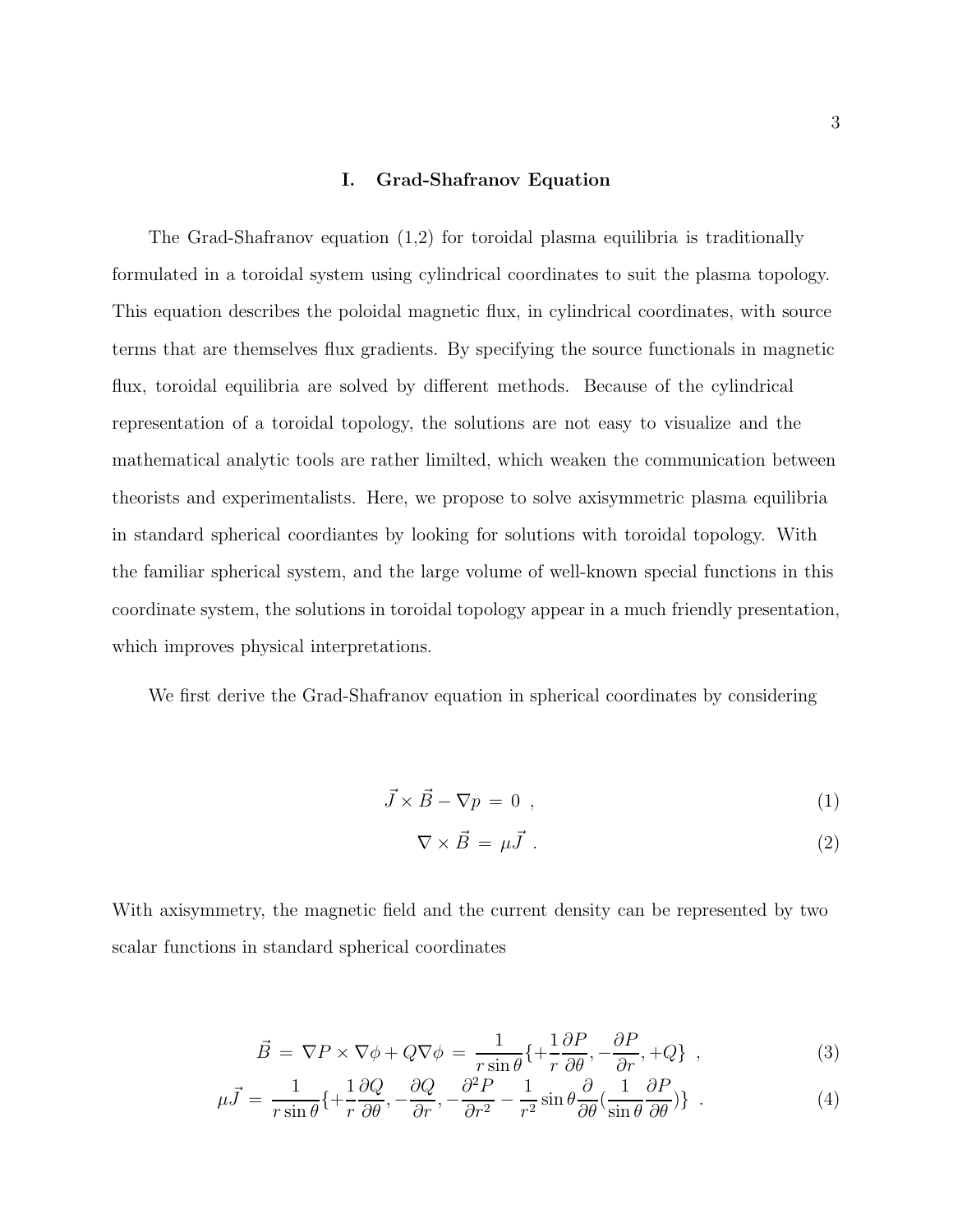Making use of Eq. [2](#page-3-0) to eliminate the current density, Eq. [1](#page-3-0) renders three components. The  $\phi$  component contains only the magnetic force, and it is

<span id="page-3-0"></span>
$$
\frac{\partial P}{\partial r}\frac{\partial Q}{\partial \theta} - \frac{\partial P}{\partial \theta}\frac{\partial Q}{\partial r} = 0 \tag{5a}
$$

$$
Q(r,\theta) = Q(P(r,\theta)) . \tag{5b}
$$

As for the  $\theta$  component, it reads

$$
\frac{\partial P}{\partial \theta} \left\{ \frac{\partial^2 P}{\partial r^2} + \frac{1}{r^2} \sin \theta \frac{\partial}{\partial \theta} \left( \frac{1}{\sin \theta} \frac{\partial P}{\partial \theta} \right) \right\} + Q \frac{\partial Q}{\partial \theta} + \mu r^2 \sin^2 \theta \frac{\partial p}{\partial \theta} = 0 \quad . \tag{6}
$$

Since the spatial dependencies of  $Q(r, \theta)$  is through a functional of  $P(r, \theta)$ , we could express the  $\theta$  dependency in plasma pressure by P to write  $p(r, \theta) = p(r, P)$ , and the above equation becomes

<span id="page-3-1"></span>
$$
\{\frac{\partial^2 P}{\partial r^2} + \frac{1}{r^2} \sin \theta \frac{\partial}{\partial \theta} \left( \frac{1}{\sin \theta} \frac{\partial P}{\partial \theta} \right) + \frac{\partial Q}{\partial P} Q \} + \mu r^2 \sin^2 \theta \frac{\partial p}{\partial P} \n= \{\frac{\partial^2 P}{\partial r^2} + \frac{1}{r^2} \sin \theta \frac{\partial}{\partial \theta} \left( \frac{1}{\sin \theta} \frac{\partial P}{\partial \theta} \right) + \frac{1}{2} \frac{\partial Q^2}{\partial P} \} + \mu r^2 \sin^2 \theta \frac{\partial p}{\partial P} = 0
$$
\n(7)

This equation is the Grad-Shafranov equation (1,2) of axisymmetric toroidal plasma equilibrium, represented in spherical coordinate system. The first three terms represent the nonlinear force-free field with  $\mu \vec{J} = K(P) \vec{B}$ , where  $K(P) = \partial Q/\partial P$  is a scalar function. This can be verified from Eq. [3](#page-2-0) and Eq. [4](#page-2-0) when we impose  $\mu \vec{J} = K(P)\vec{B}$ . In particular, we would have the linear force-free field should we take  $Q(P) = aP$  with constant  $K(P) = a$ . The last term is the plasma pressure balance. The magnetic function  $Q^2(P)$  and the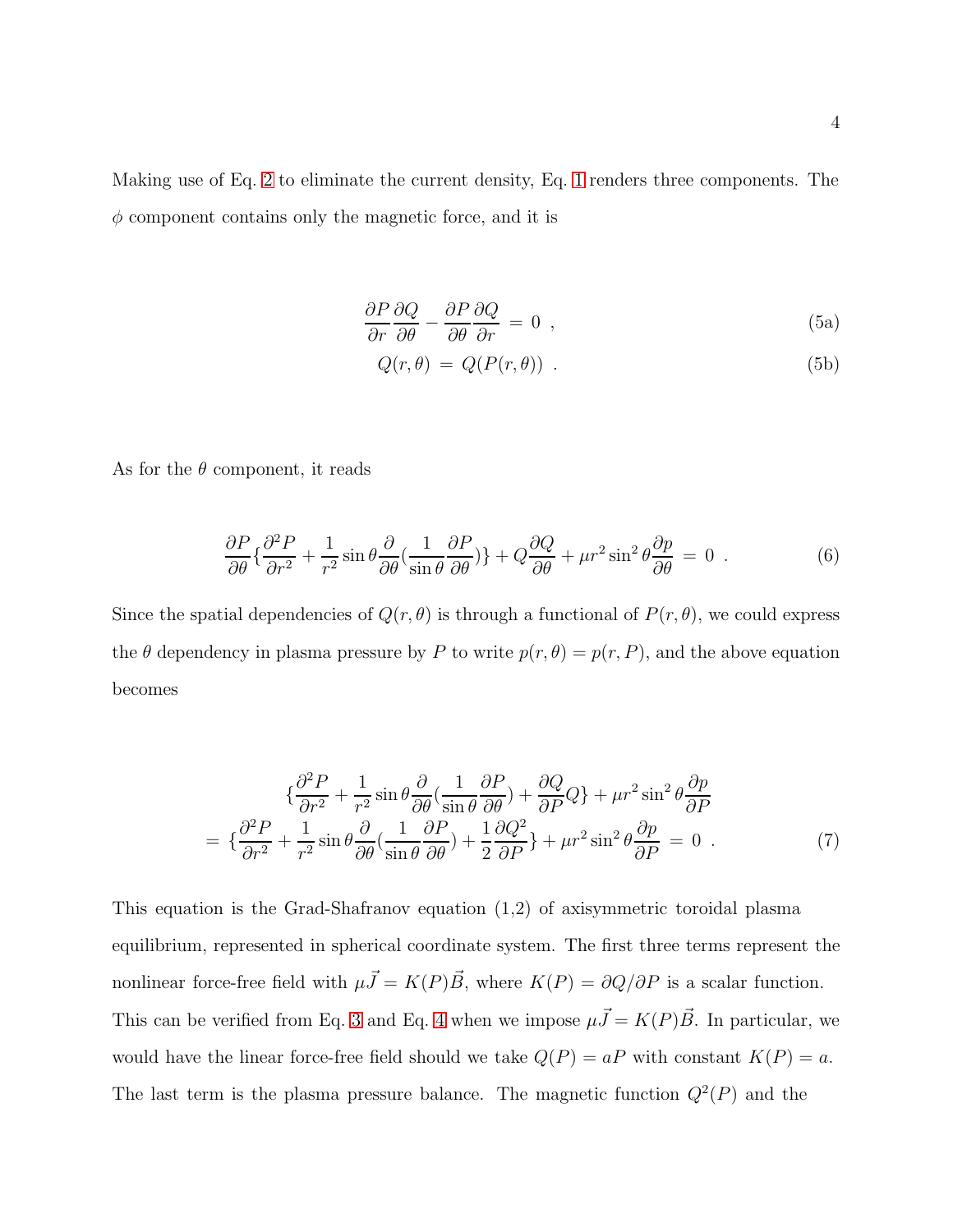pressure function  $p(P)$  are source functions of the Grad-Shafranov equation that need to be specified. Finally, the  $r$  component of Eq. [1](#page-3-0) reads

$$
\frac{d}{dr}p(r,P) = -\frac{1}{\mu} \left(\frac{1}{r\sin\theta}\right)^2 \frac{\partial P}{\partial r} \left\{\frac{\partial^2 P}{\partial r^2} + \frac{1}{r^2}\sin\theta \frac{\partial}{\partial \theta} \left(\frac{1}{\sin\theta} \frac{\partial P}{\partial \theta}\right) + \frac{1}{2} \frac{\partial Q^2}{\partial P}\right\}
$$
\n
$$
= \frac{\partial P}{\partial r} \frac{\partial}{\partial P} p(r,P) \tag{8}
$$

The term  $dp(r, P)/dr$  on the left side refers to the total radial derivative, which has an explicit and an implicit part, and the right side of this radial equation is the magnetic force. Making use of the  $\theta$  component, Eq. [7,](#page-3-1) the right side is equal to the implicit part of the radial pressure gradient, which cancels the same term on the left side, the implicit part of the radial derivative. The radial component, therefore, reads  $\partial p/\partial r = 0$ , and the plasma pressure is a function of P only,

$$
p = p(P) \tag{9}
$$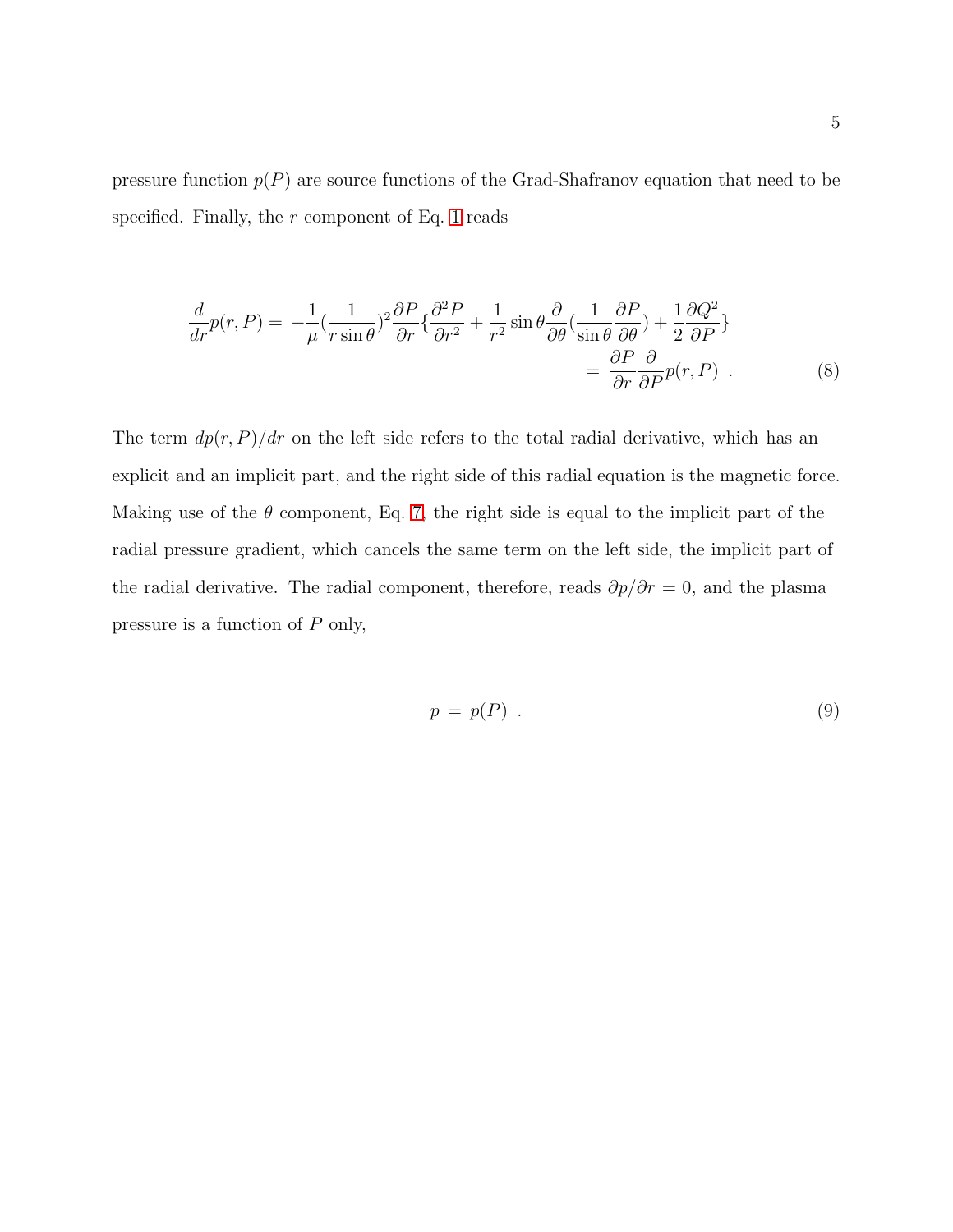### II. Low  $\beta$  Equilibria

To solve Eq. [7](#page-3-1) analytically, we take the source functions as

$$
Q^2(P) = 2b^2P + a^2P^2 + Q_0^2 \t\t(10a)
$$

$$
p(P) = p_0 P + p'_0 \ln P - C_0 \t\t(10b)
$$

where  $p_0$  and  $p'_0$  $\sigma_0'$  carry the dimension of pressure,  $a^2$  and  $b^2$  measure the dimension of magnetic field,  $Q_0^2$  and  $C_0$  are constants, and  $P(r, \theta)$  is a dimensionless function. With  $a^2 = 0$  and  $p'_0 = 0$ , Solovev (3) solved the Grad-Shafranov equation for low  $\beta$  equilibria with linear source functions. These source functions have been extended by other investigators (4,5). With  $a^2 \neq 0$ , the quadratic form for  $Q^2$  plus a likewise quadratic form for p, without the  $\ln P$  term, have been analyzed by many authors in different ways (6-9). In particular, Hu has considered a cubic form for  $Q^2$  (10). On the other hand, numerical routines have also been advanced by many authors  $(11,12)$ . Here, we include a ln P term in the plasma pressure function, and regard Eq. [10a](#page-7-0) and Eq. [10b](#page-7-0) as the generalized Solovev case, and solve for the Grad-Shafranov equation in spherical coordinates for a low  $\beta$  plasma. The  $\theta$ component, therefore, becomes

$$
\left\{r^2\frac{\partial^2 P}{\partial r^2} + \sin\theta \frac{\partial}{\partial \theta} \left(\frac{1}{\sin\theta} \frac{\partial P}{\partial \theta}\right) + (ar)^2 P + (br)^2\right\} + \mu p_0 r^4 \sin^2\theta + \mu p_0' r^4 \sin^2\theta \frac{1}{P} = 0 \quad (11)
$$

Dividing this equation over by P, separating the variables by writing  $P(r, \theta) = R(r)\Theta(\theta)$ ,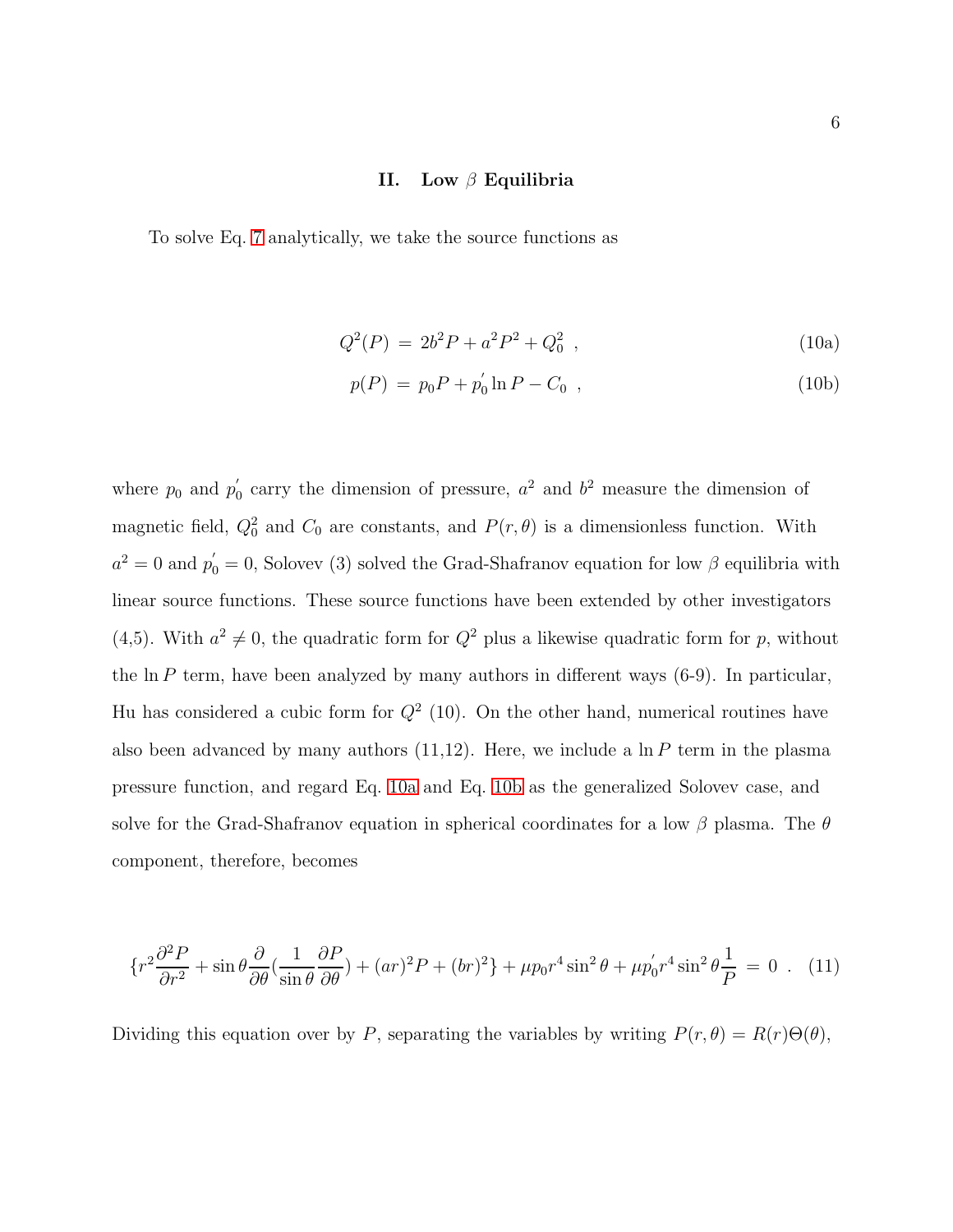denoting  $x = \cos \theta$ , and with  $n(n + 1)$  as the separation constant, we have

$$
(1-x^2)\frac{d^2\Theta(x)}{dx^2} + n(n+1)\Theta(x) = -\frac{(br)^2}{R(r)} - \frac{\mu p'_0}{b^4} \frac{(br)^4}{R^2(r)} \frac{(1-x^2)}{\Theta(x)} , \qquad (12a)
$$

$$
r^{2}\frac{d^{2}R(r)}{dr^{2}} - n(n+1)R(r) = -(ar)^{2}R(r) - \frac{\mu p_{0}}{b^{4}}(br)^{4}\frac{(1-x^{2})}{\Theta(x)} . \qquad (12b)
$$

These equations can be solved by iterations, because of the low  $\beta$  plasma. We, therefore, first solve the homogeneous equations with the right sides null giving

$$
\Theta_0(x) = (1 - x^2) \frac{dP_n(x)}{dx} , \qquad (13a)
$$

$$
R_0(r) = A_0(br)^{n+1} \t\t(13b)
$$

where  $P_n(x)$  is the Legendre polynomial. The coefficient  $A_0$  reflects the amplitude of the magnetic flux through Eq. [3.](#page-2-0) To iterate on the zeroth order solutions, we take  $n = 1$  and substitute Eq. [13a](#page-7-0) and Eq. [13b](#page-7-0) to the right sides of Eq. [12a](#page-7-0) and Eq. [12b](#page-7-0) to get

$$
(1-x^2)\frac{d^2\Theta_1(x)}{dx^2} + n(n+1)\Theta_1(x) = -\frac{(br)^2}{R_0(r)} - \frac{\mu p'_0}{b^4} \frac{(br)^4}{R_0^2(r)} \frac{(1-x^2)}{\Theta_0(x)}
$$
  

$$
= -\{\frac{1}{A_0} + \frac{\mu p'_0}{b^4} \frac{1}{A_0^2}\} = -\frac{1}{A_0^*}, \qquad (14a)
$$
  

$$
r^2 \frac{d^2R_1(r)}{dr^2} - n(n+1)R_1(r) = -(ar)^2R_0(r) - \frac{\mu p_0}{b^4}(br)^4 \frac{(1-x^2)}{\Theta_0(x)}
$$
  

$$
= -\{A_0(\frac{a}{b})^2 + \frac{\mu p_0}{b^4}\}(br)^4 = -A_1(br)^4.
$$
 (14b)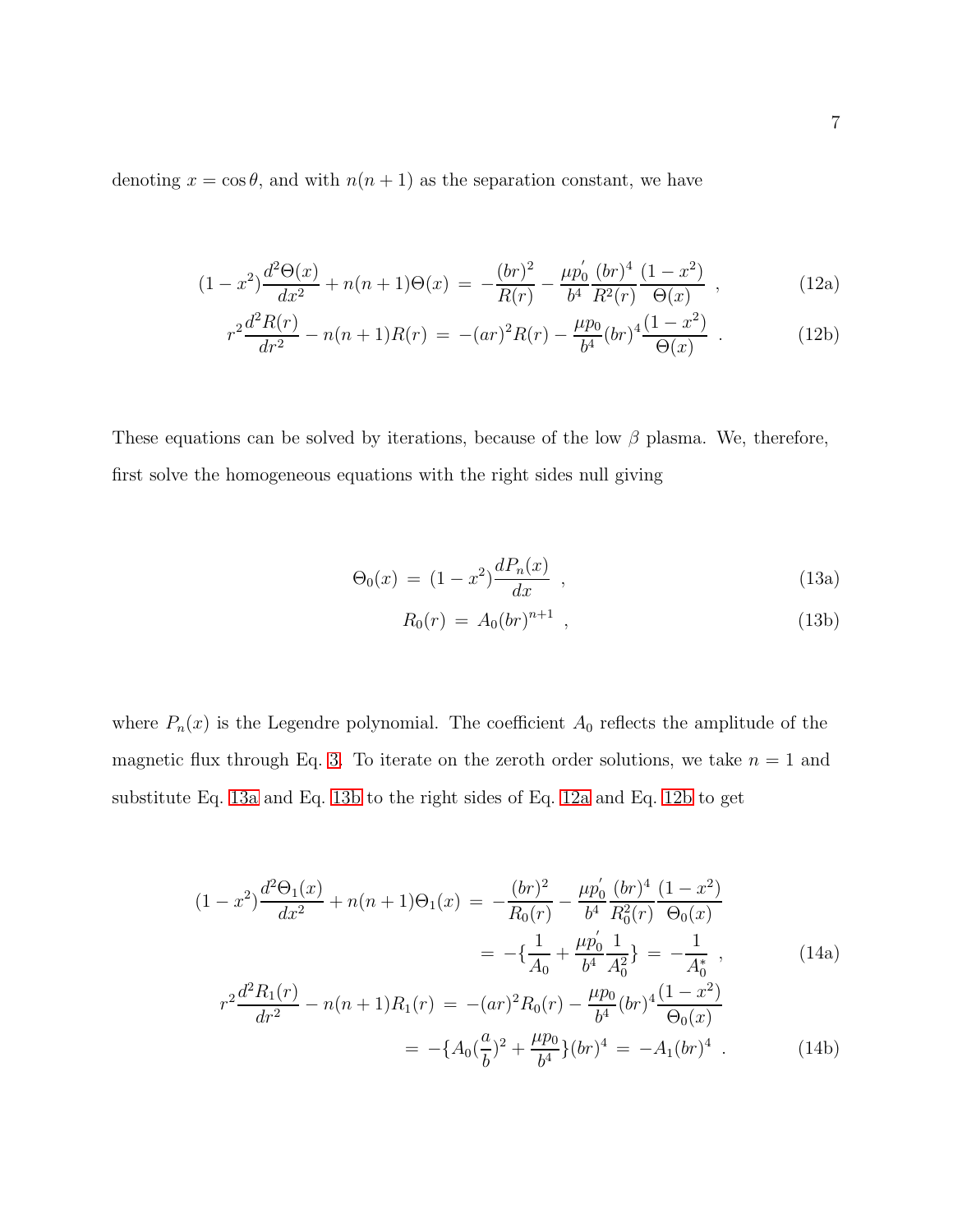By simple inspection, the first order solutions and the general solutions are

<span id="page-7-0"></span>
$$
\Theta_1(x) = -\frac{1}{2A_0^*} ,
$$
  
\n
$$
\Theta(x) = (1 - x^2) - \frac{1}{2A_0^*} ,
$$
  
\n
$$
R_1(r) = -\frac{A_1}{10} (br)^4 ,
$$
  
\n(15a)

$$
R(r) = A_0 (br)^2 - \frac{A_1}{10} (br)^4 \tag{15b}
$$

We see that  $\Theta(x)$  has a lobed solution centered at  $x = 0$  with a maximum amplitude  $(1 - 1/2A_0^*)$ . The radial solution  $R(r)$  is composed of two terms. The first term is positive and increases to the second power of  $(br)$ , while the second term is negative and increases to the fourth power of  $(br)$ . The radial function  $R(r)$  is positive at small  $(br)$  and negative at large (br). It vanishes at  $(br)^2 = 0$  and  $(br)^2 = 10A_0/A_1$ , with a maximum in between. This maximum of  $R(r)$  and the lobed solution of  $\Theta(x)$  are essential for a torus structure for the magnetic flux. With the given source functions, we notice that the iteration scheme can not be carried beyond the first round. Consequently, if Eq. [15a](#page-7-0) and Eq. [15b](#page-7-0) have any meaning at all,  $R_1(r)$  has to be much less than  $R_0(r)$ , and  $\Theta_1(x)$  has to be much less than  $\Theta_0(x)$ , leading to  $A_1/A_0 \ll 1$  and  $1/A_0^* \ll 1$ . This requires  $[(a/b)^2 + (\mu p_0/b^4 A_0)] \ll 1$ , or  $(a/b)^2 \ll 1$  and  $(\mu p_0/b^4 A_0) \ll 1$ , and  $[1 + (\mu p_0/b^4 A_0)] \ll A_0$ , for a low  $\beta$  plasma.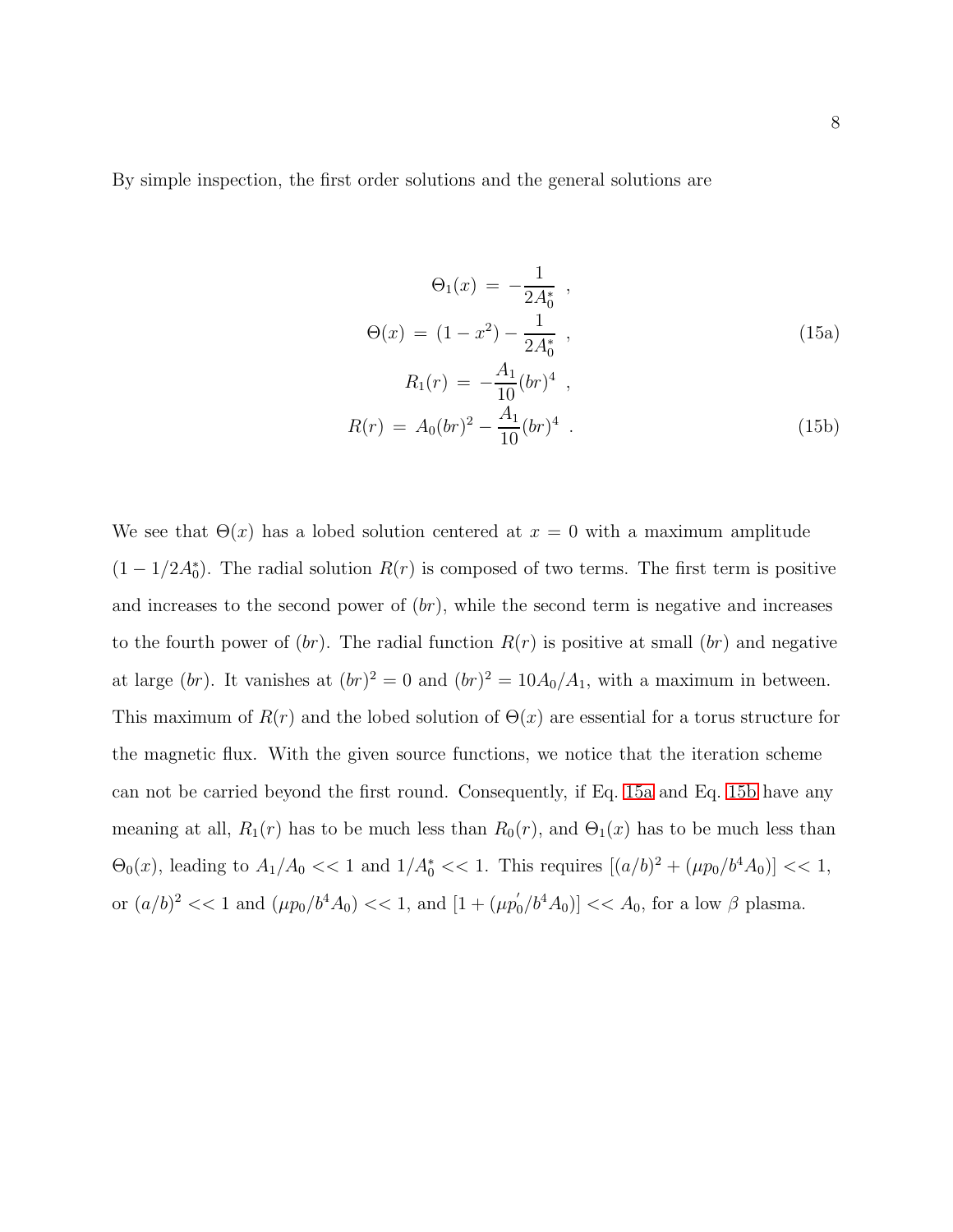### III. Magnetic Torus

With the spatial structure solved, the magnetic field components are given by

<span id="page-8-0"></span>
$$
B_r = +\frac{1}{r\sin\theta} \frac{1}{r} \frac{\partial P}{\partial \theta} = -\frac{1}{r^2} R(r) \frac{d\Theta(x)}{dx} , \qquad (16a)
$$

$$
B_{\theta} = -\frac{1}{r\sin\theta} \frac{\partial P}{\partial r} = -\frac{1}{r} \frac{dR(r)}{dr} \frac{1}{(1-x^2)^{1/2}} \Theta(x) , \qquad (16b)
$$

$$
B_{\phi} = +\frac{1}{r \sin \theta} Q(P) \tag{16c}
$$

The solution  $R(r)$  vanishes at some r where we have  $B_r(r) = 0$ . The solution  $\Theta(x)$  also vanishes at some x. Together they describe the magnetic fields. Within this region of  $(r, x)$ , the topological center defined by  $dR(r)/dr = 0$  and  $d\Theta(x)/dx = 0$  has  $B_r = 0$  and  $B_\theta = 0$ . This is the magnetic axis,  $r = r_*$ , where the magnetic field is entirely toroidal. The field lines about this center are given by

<span id="page-8-2"></span>
$$
\frac{B_r}{dr} = \frac{B_\theta}{rd\theta} = \frac{B_\phi}{r\sin\theta d\phi} \tag{17}
$$

By axisymmetry, the third group is decoupled from the first two groups. For the field lines on an  $(r - \theta)$  plane, we consider the first equality between  $B_r$  and  $B_\theta$  which gives  $P = R(r)\Theta(x)$  equals to a constant or

<span id="page-8-1"></span>
$$
P(r,x) = R(r)\Theta(x) = C \t\t(18)
$$

In other words, the nested poloidal field lines are given by the contours of  $P(r, x)$  on the  $(r - x)$  plane. At the topological center, we have  $\Theta(x)$  maximum and  $R(r)$  maximum, so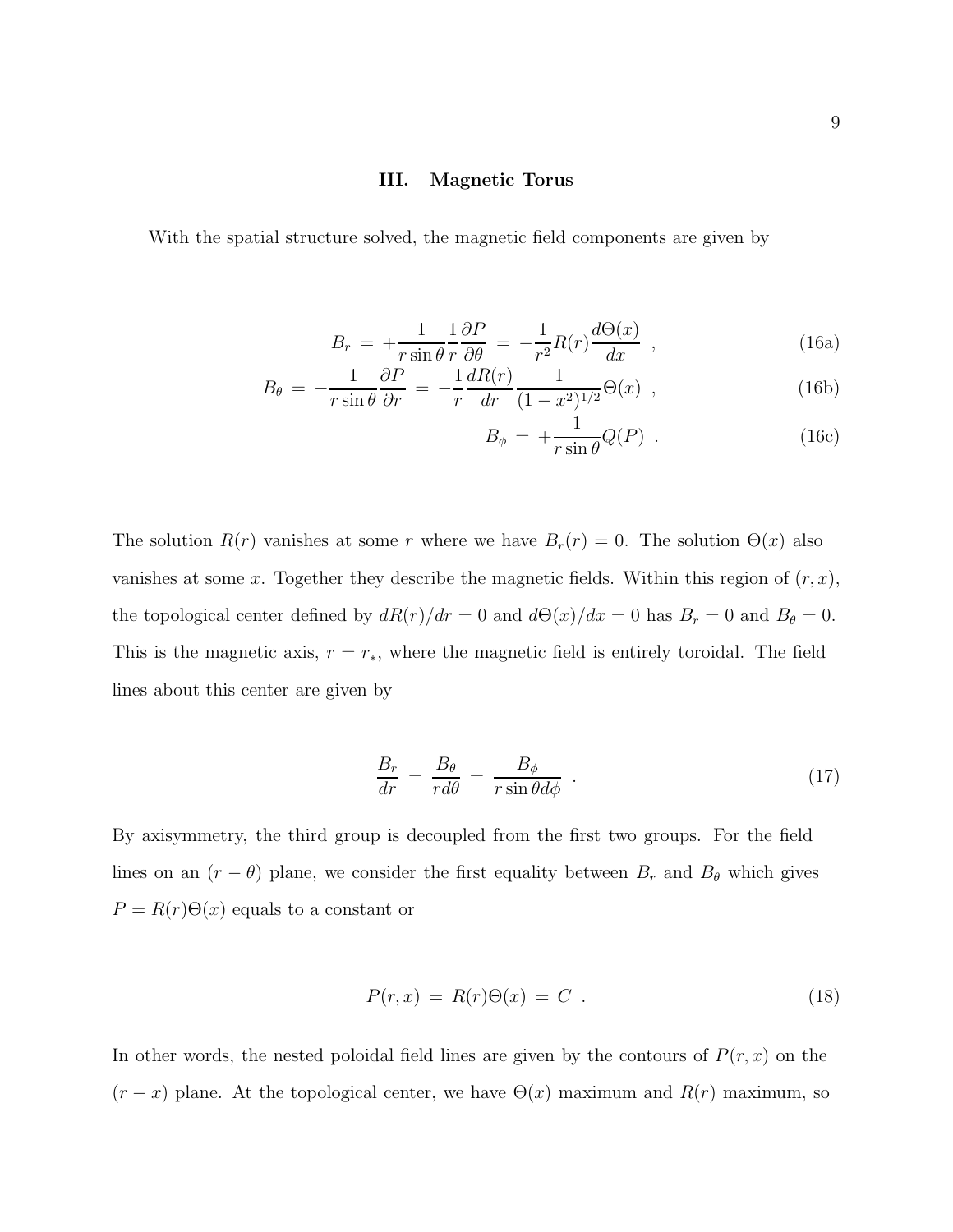that  $P(r, x)$  is maximum. Since  $r \sin \theta$  is the distance of a point on the  $(r - x)$  plane to the z axis, Eq. [16c](#page-8-0) states that the line integral of  $B_{\phi}$  around the circle on the azimuthal plane is measured by  $2\pi Q,$ 

$$
2\pi r \sin \theta B_{\phi} = 2\pi Q = \mu I_z ,
$$

and the center has the maximum of this line integral about the axis of symmetry. Also, it is evident that  $Q$  is equivalent to the axial current, where the constant part  $Q = Q_0$  amounts to a uniform current. As for  $P$ , we evaluate the poloidal magnetic flux by integrating Eq. [16b](#page-8-0) on the  $x = 0$  plane over a cross section to give

$$
\int_{r_*}^{r} 2\pi r B_{\theta} dr = -2\pi (P(z) - P(z_*)) .
$$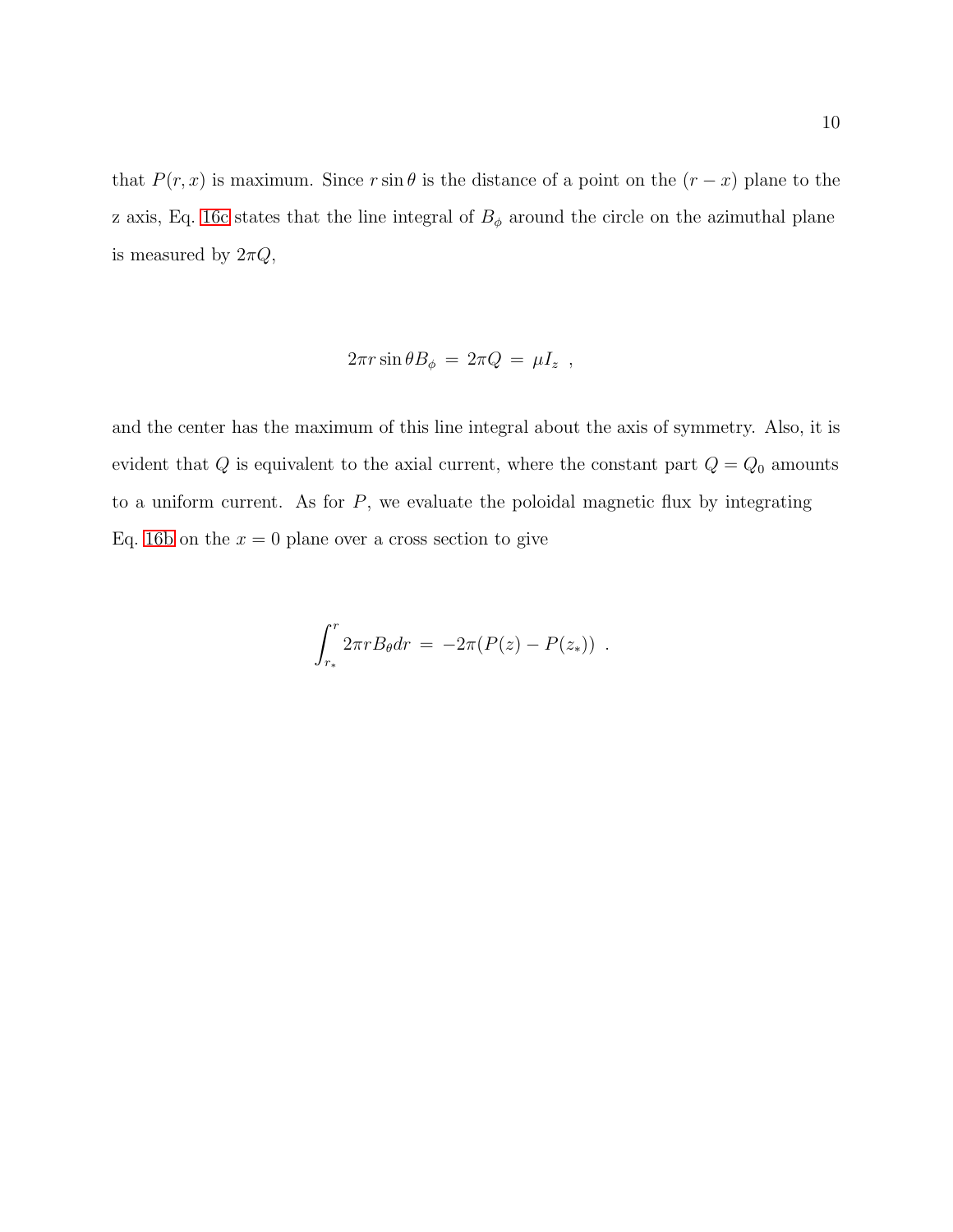### IV. Near Nonlinear Force-Free High β Equilibria

For high  $\beta$  plasmas, we take source functions

$$
Q^2(P) = a^2 P^2 + Q_0^2 \t\t(19a)
$$

$$
p(P) = p_0 P - C_0 \tag{19b}
$$

The Grad-Shafranov equation, Eq. [7,](#page-3-1) reads

<span id="page-10-0"></span>
$$
\left\{r^2\frac{\partial^2 P}{\partial r^2} + \sin\theta \frac{\partial}{\partial \theta} \left(\frac{1}{\sin\theta} \frac{\partial P}{\partial \theta}\right) + (ar)^2 P\right\} + \mu p_0 r^4 \sin^2\theta = 0 \tag{20}
$$

The first three terms correspond to the force-free magnetic field as can be verified by setting  $\mu \vec{J} = a\vec{B}$  between Eq. [3](#page-2-0) and Eq. [4,](#page-2-0) and the last term is the plasma pressure balance term. Separating the variables gives

<span id="page-10-2"></span>
$$
(1 - x2)\frac{d^{2}\Theta(x)}{dx^{2}} + n(n+1)\Theta(x) = 0 , \qquad (21a)
$$

$$
r^{2}\frac{d^{2}R}{dr^{2}} + [(ar)^{2} - n(n+1)]R = -(\frac{\mu p_{0}}{a^{4}})(ar)^{4}\frac{(1-x^{2})}{\Theta}.
$$
 (21b)

The first equation gives

<span id="page-10-1"></span>
$$
\Theta(x) = (1 - x^2) \frac{dP_n(x)}{dx} = (1 - x^2) , \qquad (22)
$$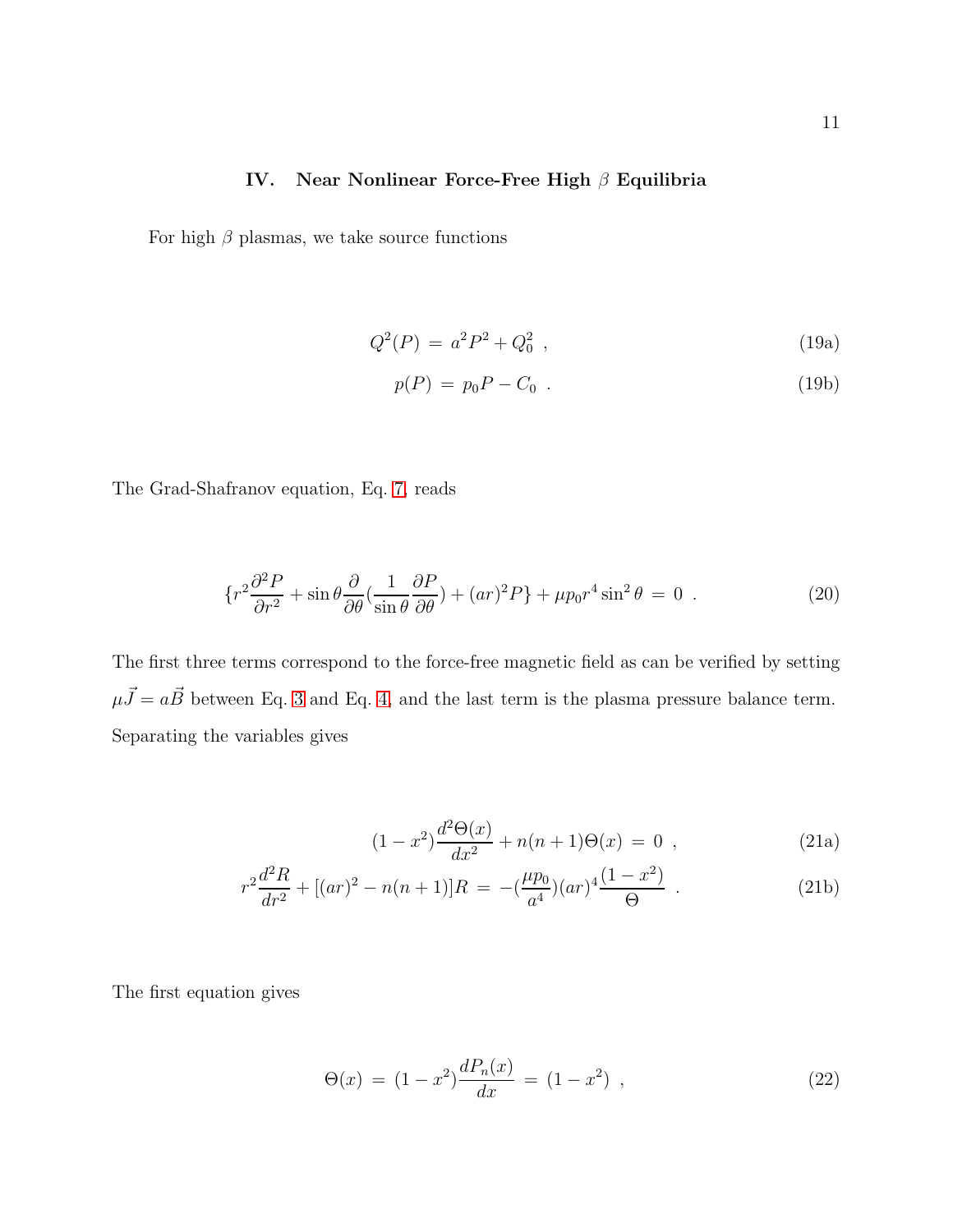where  $n = 1$  is again chosen. This solution gives  $\Theta(x)$  positive for any x, which is appropriate for small aspect ratio plasmas. As for the second equation, having  $n = 1$ , the solution is given by  $R(r) = R_0(r) + R_1(r)$ , where  $R_0(r)$  and  $R_1(r)$  are the homogeneous and particular solutions. The homogeneous solution is described by

<span id="page-11-0"></span>
$$
R_0(r) = A_0 arj_n(ar) = A_0 zj_n(z) , \qquad (23)
$$

where  $j_n(z)$  is the spherical Bessel function. As for the particular solution, denoting  $A_1 = (\mu p_0/a^4)$ , we have

<span id="page-11-1"></span>
$$
z^{2} \frac{d^{2} R_{1}}{dz^{2}} + [z^{2} - n(n+1)]R_{1} = -A_{1} z^{4} ,
$$
  
\n
$$
R_{1}(r) = -A_{1}(ar)^{2} = -A_{1} z^{2} .
$$
\n(24)

We note that the homogeneous solutions,  $R_0(r)$  and  $\Theta(x)$ , correspond to the linear or nonlinear force-free solutions of the first three terms of Eq. [20](#page-10-0) with null or finite  $Q_0^2$ respectively. The last term for plasma pressure appears only in the particular solution,  $R_1(r)$ , that keeps the pressure balance. The homogeneous radial solution is an oscillating function in  $z = ar$ , which has sucessive maxima, and the homogeneous meridian solution has a lobe peaked at  $x = 0$ , like the low  $\beta$  case. The superposition of the particular radial solution only slightly modifies the homogeneous solutions. We could use the region between  $z = 0$  and the first root of  $j_n(z)$ , with  $n = 1$ , to describe low aspect ratio high  $\beta$  toroidal plasma equilibria. Since Eq. [22,](#page-10-1) Eq. [23,](#page-11-0) and Eq. [24](#page-11-1) are exact solutions of Eq. [20,](#page-10-0) with source functions of Eq. [19a](#page-10-2) and Eq. [19b,](#page-10-2) these exact solutions decribe high  $\beta$  plasmas, that are nearly force-free. It is interesting to note that exact near force-free solutions appear in high  $\beta$  equilibria, while the low  $\beta$  equilibria are not force-free.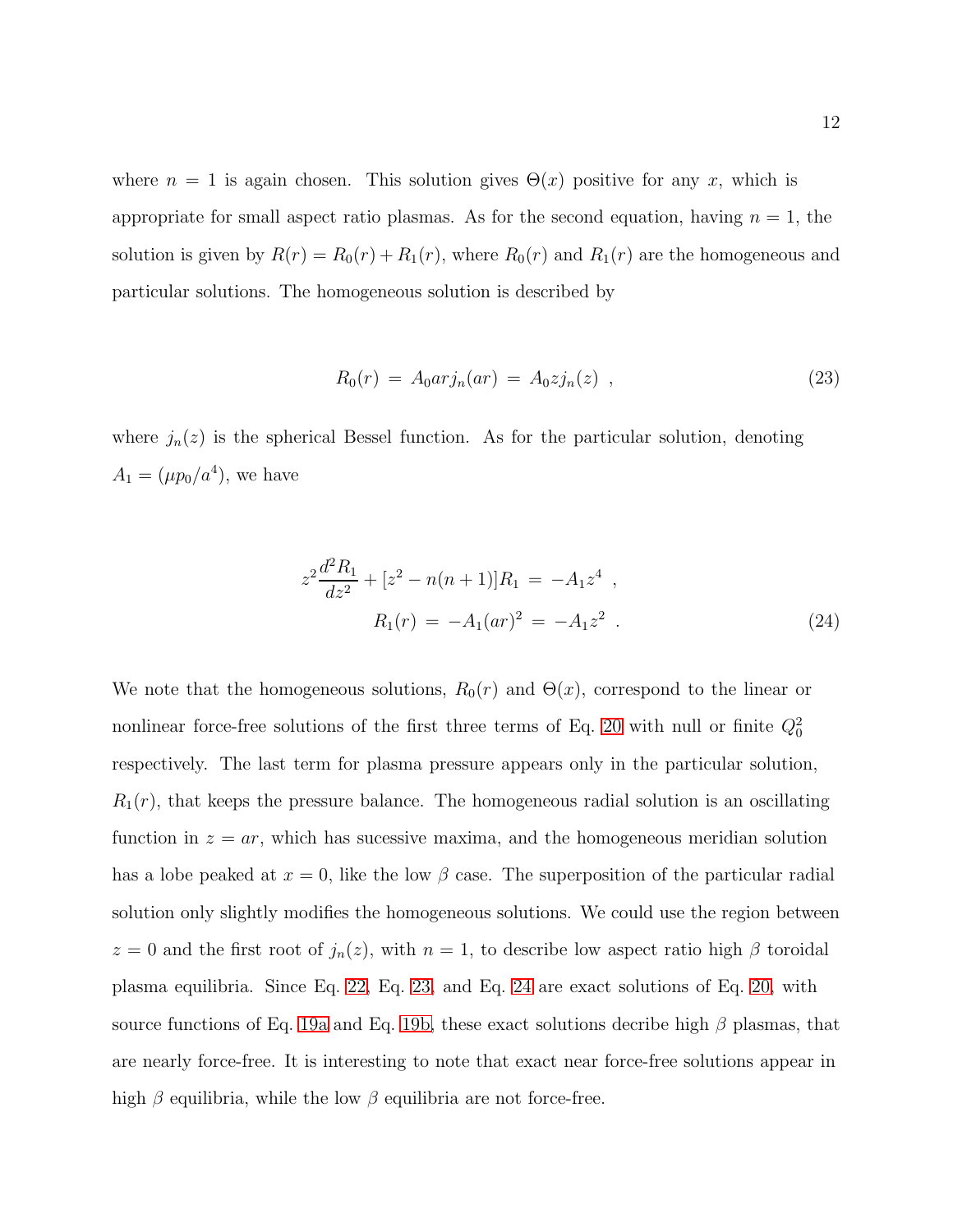### V. Low Aspect Ratio Fusion Tori

These benchmark analytic equilibria are most relevant for current international collaboration scale fusion tokamaks, such as JET and ITER, with D shaped plasma cross section. The homogeneous radial force-free solution  $R_0(r)$  is shown in Fig.1 with  $A_0 = 0.05$  Tm<sup>2</sup> taken arbitrarily. This  $R_0(r)$  solution has the first null point at  $z_0 = 4.5$ . To consider the particular solution  $R_1(r)$ , we first have to determine the constant  $A_1 = (\mu p_0/a^4)$ . To fix the parameter a, we remark that the first stationary point, for the magnetic axis, is around

$$
z_* = ar_* = 2.7 .
$$

Taking the major radius  $r_* = 0.5 \, \text{m}$  for a given low aspect ratio spherical tokamak, we would have  $a = z_*/r_* = 5.4/m$ . Considering plasma pressure of  $10^5 Pa$ , we have  $A_1 = 1.3 \times 10^{-9} p_0 = 1.3 \times 10^{-4}$ . With the given  $A_1$ , the particular solution of Eq. [24](#page-11-1) is shown in Fig.2. Superimposing the two solutions gives the near force-free general solution  $R(z) = R_0(z) + R_1(z)$  which shifts the null point of  $R(z)$  to  $z_0 < 4.5$ , where the plasma pressure vanishes. The corresponding contour point of  $z_0 < 4.5$  on the inner side of the torus is  $z_0 = 0$ , where the plasma pressure also vanishes. However, there are engineering aspects of fusion torus, such as divertor scrape-off effect, that alter the outer and inner  $z_0$ plasma boundaries. This effectively means that the plasma boundary is set by the constant  $C_0$  in Eq. [19b](#page-10-2) or Eq. [10b](#page-7-0) determined by engineering considerations.

The poloidal magnetic contours of Eq. [18](#page-8-1) are shown in Fig.3. Since the plasma pressure of Eq. [19b](#page-10-2) is expressed in terms of  $P$ , it shares the same D shaped contours of Fig.3. As for the toroidal field, with  $Q_0^2 = 0$ , the toroidal field circulation about the z axis is expressed in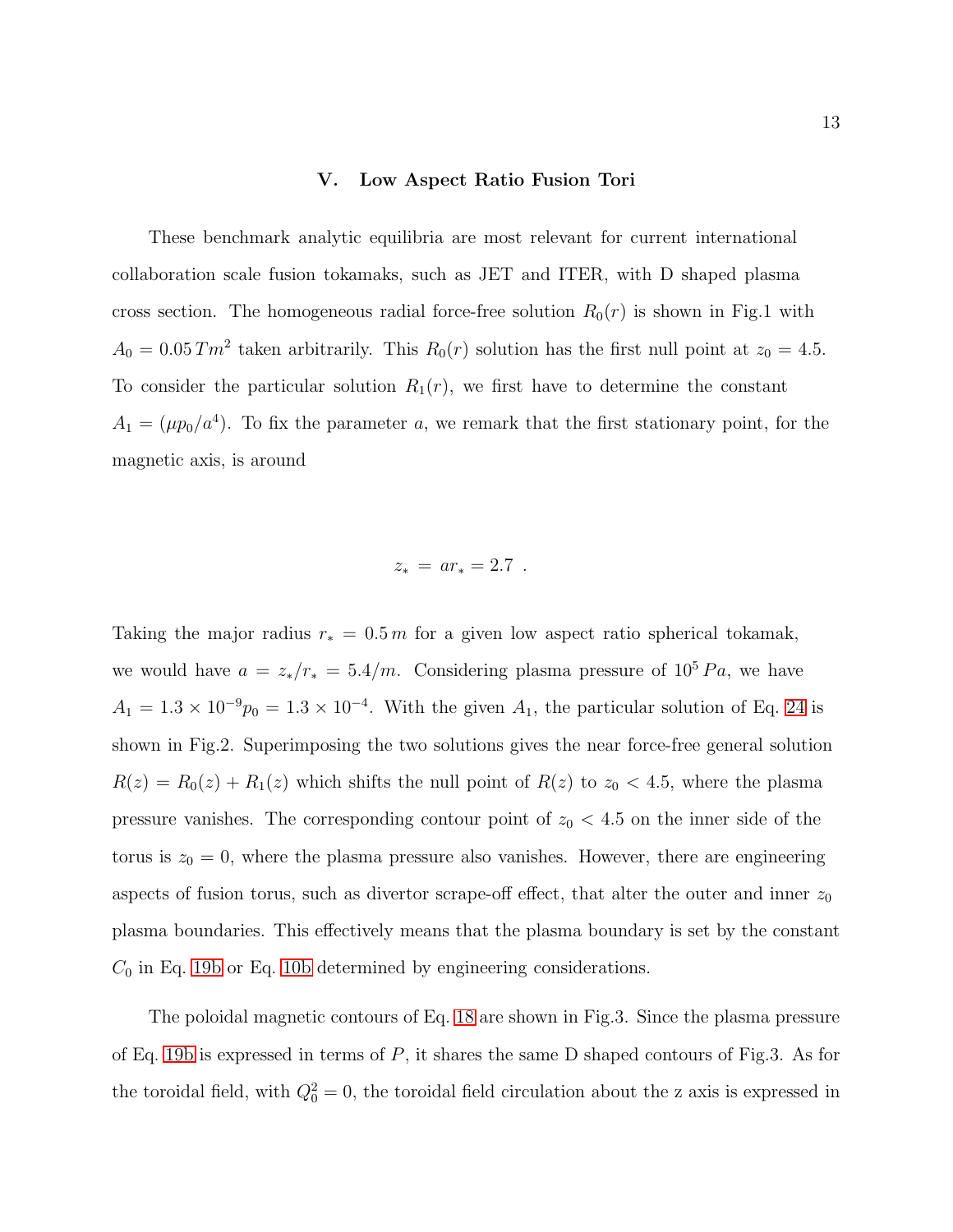terms of  $2\pi Q = 2\pi aP$ , and therefore it also shares the contours of Fig.3. As for the current density of Eq. [4,](#page-2-0) making use of the Grad-Shafranov equation of Eq. [20](#page-10-0) gives

$$
\mu \vec{J} = \frac{1}{r \sin \theta} \{ + \frac{1}{r} \frac{\partial Q}{\partial \theta}, -\frac{\partial Q}{\partial r}, + (a^2 R_0 + a^2 R_1 + \mu p_0 r^2) \Theta \}
$$

$$
= \frac{1}{r \sin \theta} \{ + \frac{1}{r} \frac{\partial Q}{\partial \theta}, -\frac{\partial Q}{\partial r}, +a^2 R_0 \Theta \} .
$$
(25)

The middle equality is obtained by cancelling the  $R_1$  term with the  $\mu p_0$  term using Eq. [24.](#page-11-1) Analogous to the magnetic field lines, the current density field lines are given by

$$
\frac{J_r}{dr} = \frac{J_\theta}{rd\theta} = \frac{J_\phi}{r\sin\theta d\phi} \tag{26}
$$

Considering the first equality, the poloidal current density contours are given by

$$
Q(r,x) = C \tag{27}
$$

As a result of this, Fig.3 also represents the poloidal current density contours in the linear force-free case of  $Q_0^2 = 0$  such that  $Q(P) = aP(r, x) = aR(r)\Theta(x)$ .

The  $B_{\phi}$  field along  $x = \cos \theta = 0$  in Tesla, Eq. [16c,](#page-8-0) is shown in Fig.4. Since this field scales as  $R(r)/r$ , it has a  $j_1(r)$  profile of Fig.1, and it peaks around  $z = 2.1$ . The  $B_{\theta}$  field along  $x = \cos \theta = 0$  in Tesla, Eq. [16b,](#page-8-0) is also shown in Fig.4. This component scales as  $(1/r)(dR(r)/dr)$ , and it crosses zero around  $z = z_* = 2.6$  which sets the magnetic axis. We note that the magnetic axis at  $z = 2.6$ , where  $B_{\theta}$  vanishes, and the stationary point of the toroidal field at  $z = 2.1$ , where  $B_{\phi}$  is maximum, do not coincide. They are separated by  $\Delta z = a\Delta r = 0.5$ , or  $\Delta r = 0.1$  m. Since the toroidal field contours are off-centered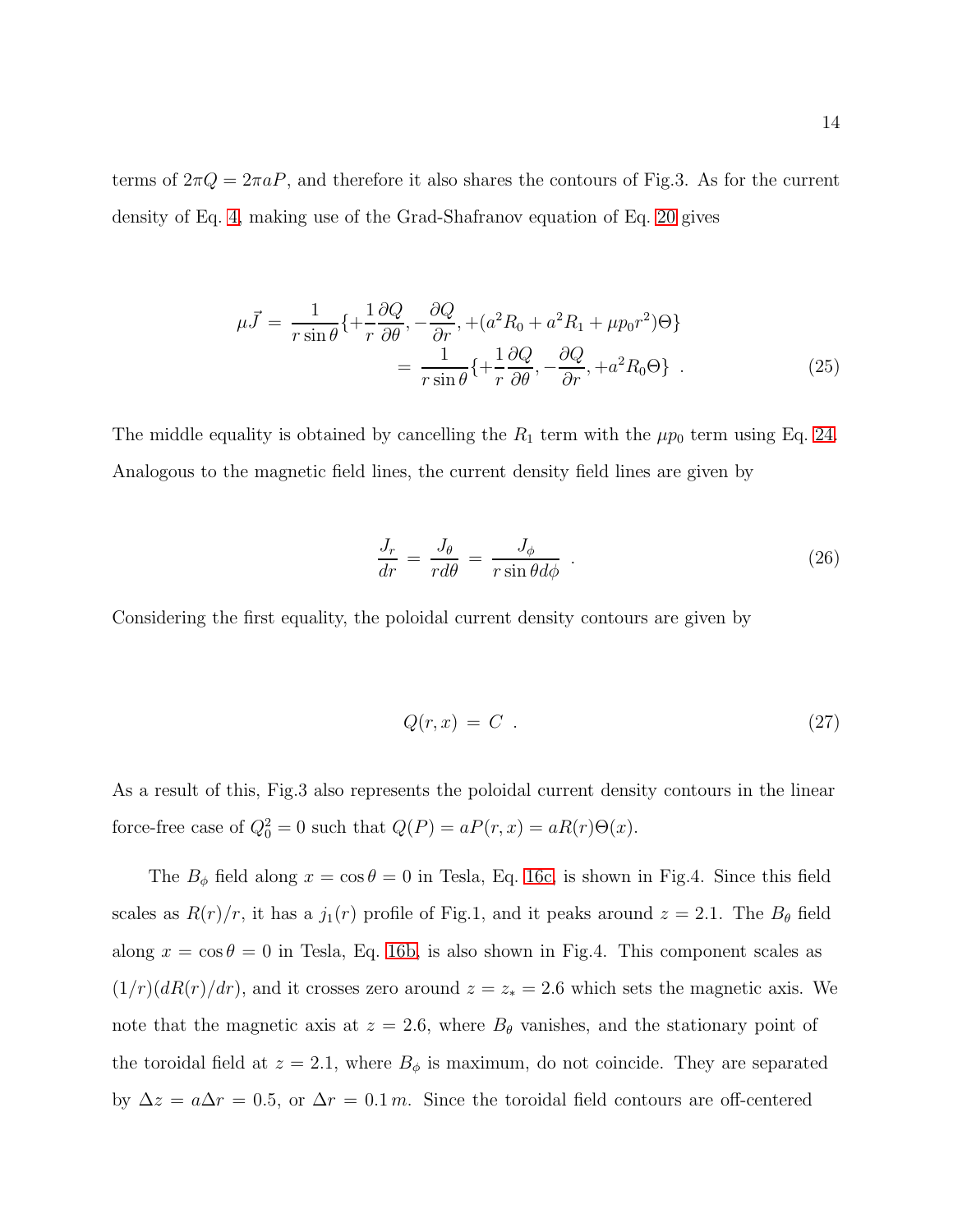from the poloidal field contours, the magnetic pressure contours are not aligned with the plasma pressure contours. The discrepancy is due to the magnetic curvature which gives rise to magnetic tension according to  $\mu \vec{J} \times \vec{B} = (\vec{B} \cdot \nabla) \vec{B} - \nabla B^2/2$ . This difference  $\Delta z$ would be reduced if we use subsequent second and third peaks of  $R_0(r) = 6.1, 9.3$  and corresponding  $j_1(r) = 6.0, 9.2$ , not shown in Fig.1. As an example, for the second peak, we would have  $z_* = 6.1$  and  $\Delta z = 0.1$ . With major radius  $r_* = 2m$ , this would give  $\Delta r = (\Delta z/z_*)r_* = 0.03 m$ , and would have high aspect ratio equilibria. The toroidal and poloidal current densities,  $J_{\phi}$  and  $J_{\theta}$ , along  $x = \cos \theta = 0$  in  $10^6 A/m^2$  are shown in Fig.5. Besides the scale difference, Fig.4 and Fig.5 are slightly different with  $J_{\phi}/B_{\phi}$  slightly larger than  $J_{\theta}/B_{\theta}$ . Had not been the plasma pressure dependent particular solution  $R_1(z)$ , they would be the same, because of the force-free nature with  $\vec{J}$  and  $\vec{B}$  being proportional.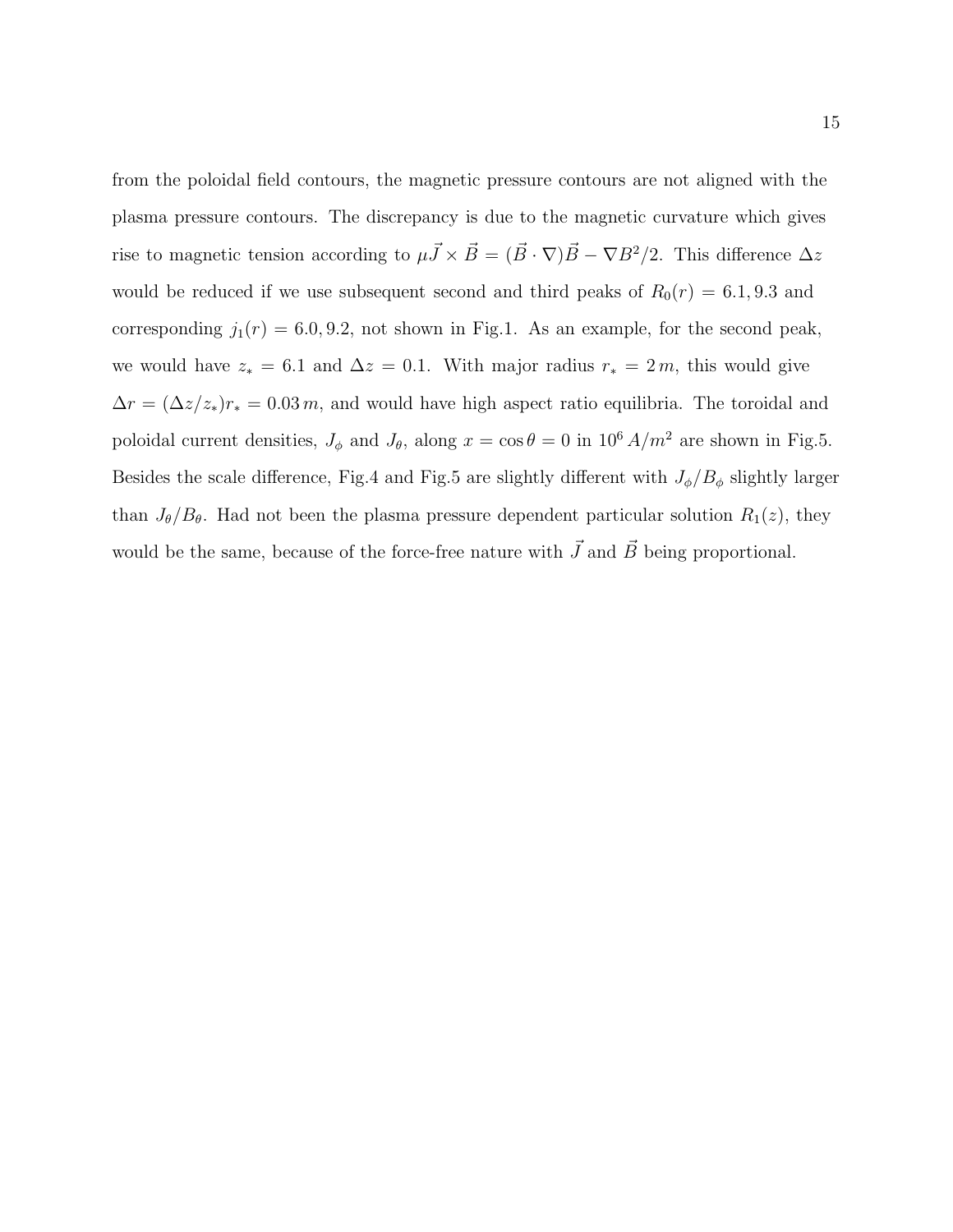### VI. Safety Factor

One important parameter that measures the quality of equilibrium is the safety factor, which measures the number of turns that the toroidal field circles about the toroidal axis of symmetry through the major radius as the poloidal field makes one turn about the magnetic axis through the minor radius returning to the same poloidal angle, but not necessarily the same toroidal angle. In spherical coordinates, this amounts to the winding number of the toroidal field about the z axis of symmetry as the poloidal field circles one complete turn about the magnetic axis. With our spherical coordinates, the poloidal field is composed of  $B_r$  and  $B_\theta$ , and the usual safety factor expression does not apply. In order to rederive an expression for the safety factor, we consider the field line equation, Eq. [17.](#page-8-2) Since  $B_r$  and  $B_{\theta}$  are constrained by the poloidal field line contours, we need only one of them to track  $B_{\phi}$ around the torus. By considering the radial component, and writing  $Q_0^2 = a^2 \gamma^2$ , such that  $Q(P) = a(P^2 + \gamma^2)^{1/2}$ , the field line around the torus is given by

<span id="page-15-0"></span>
$$
2\pi q(z_1) = 2\pi q(z_2) = \int d\phi = \oint \frac{B_{\phi}}{B_r} \frac{dr}{r \sin \theta} = \oint \frac{Q(P)}{\partial P/\partial \theta} \frac{dr}{r \sin \theta}
$$

$$
= \frac{1}{2} \oint \frac{[R^2(z)(1 - x^2(z))^2 + \gamma^2]^{1/2}}{R(z)(1 - x^2(z))} \frac{dz}{x(z)}
$$

$$
= \oint_{z_1}^{z_2} \frac{[R^2(z)(1 - x^2(z))^2 + \gamma^2]^{1/2}}{R(z)(1 - x^2(z))} \frac{dz}{x(z)}, \tag{28}
$$

where the integration is carried out over the contour  $R(z)\Theta(x) = C$ , as in Fig.3, with  $x(z)$ in the integrant given by

$$
x(z)^{2} = (1 - \frac{C}{R(z)}) = \frac{1}{R(z)}(R(z) - C) . \qquad (29)
$$

The integration is bounded by  $z_1 < z < z_2$  on the  $x = 0$  horizontal plane, where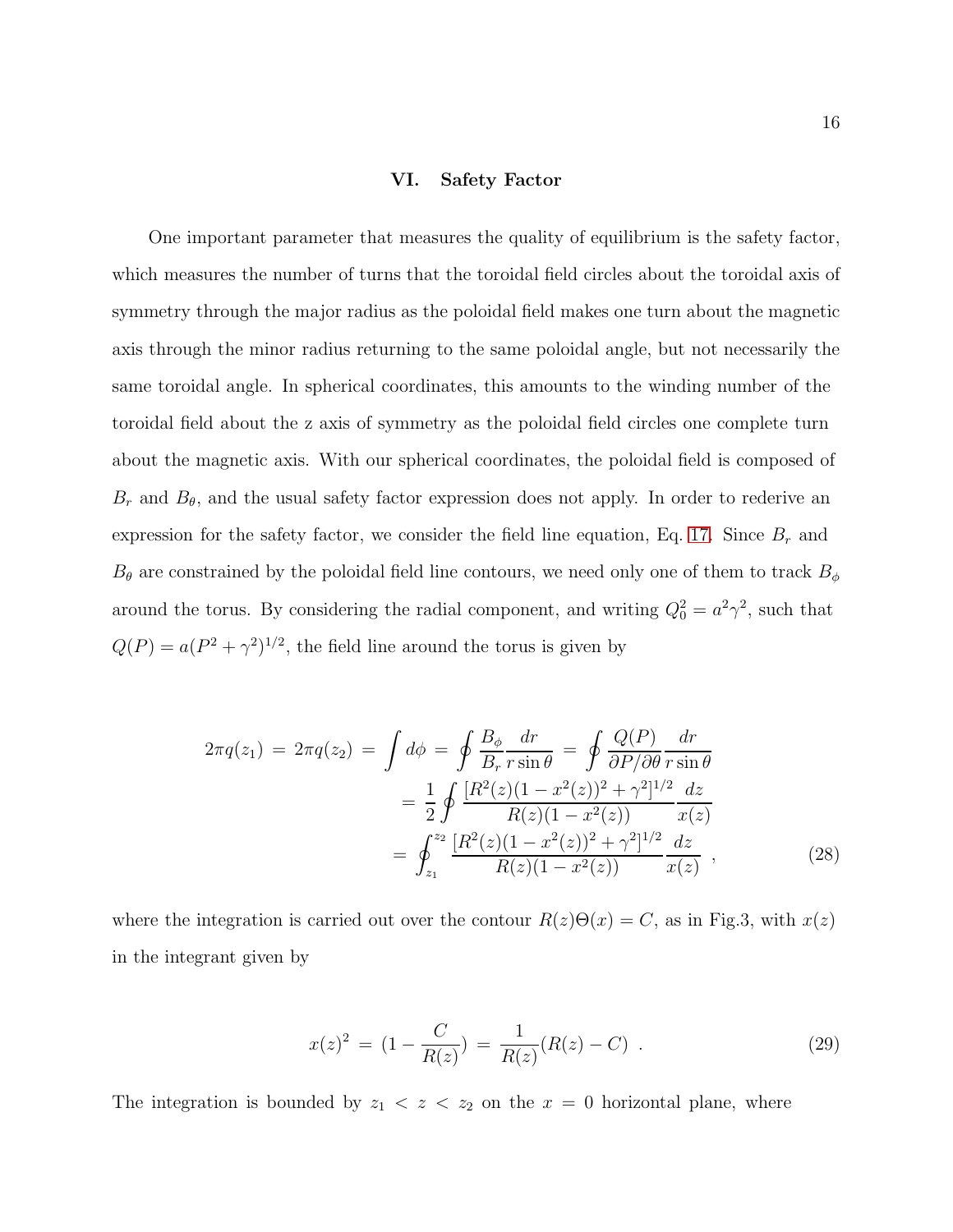$x_1 = x(z_1) = 0$  and  $x_2 = x(z_2) = 0$  are the first and second intercepts of a given contour on the horizontal axis. Although the integrant is singular at the bounds  $z_1$  and  $z_2$ , it is integrable. As the contour value C increases towards the maximum of  $R(z)$ , the contour closes onto the magnetic axis of  $z = z_*$ , and  $x_1$  and  $x_2$  come closer together towards  $z_*$ . In this limit,  $x(z)$  in the denominator approaches zero, and the integration interval  $z<sub>1</sub>$  and  $z_2$  of Eq. [28](#page-15-0) also reduces to null. As a result, the contour integral near the magnetic axis depends on the limiting integral of the last factor  $dz/x(z)$ . To get the correct limit, we Taylor expand  $R(z)$  about  $z_*$  to second order to obtain

$$
2\pi q(z_*) = \frac{[R^2(z_*) + \gamma^2]^{1/2}}{R(z_*)} \oint_{z_1}^{z_2} \frac{dz}{x(z)} = \left\{ \frac{2[R^2(z_*) + \gamma^2]}{R(z_*)|\partial^2 R(z_*)/\partial z^2} \right\}^{1/2} \ln \frac{|z_2 - z_*|}{|z_1 - z_*|} \ . \tag{30}
$$

Since the  $R(z)$  profile is not symmetric around  $z_*$ , as shown in Fig.1,  $z_1$  and  $z_2$  of a given contour value do not approach  $z_*$  at equal intervals, and  $2\pi q(z_*)$  is finite. Since the second order term of the Taylor expansion is a symmetric quadratic term in  $(z - z_*)$ , this left-right non-symmetry of the maximum comes from the third order cubic term.

As an example, let us consider  $\gamma^2 = 0.01$ . Since the maximum value of  $P = R\Theta$  is about 0.05, according to Fig.1 with  $\Theta = 1$ , the constant  $\gamma^2$  term dominates the  $P^2$  term in Q. By Eq. [19a,](#page-10-2) this amounts to an almost uniform axial current  $\mu I_z = 2\pi Q$ . In this case, the scalar  $K(P) = \partial Q/\partial P$  is not a constant, but a function of P, which makes the force-free equation nonlinear. The difference between the linear and nonlinear force-free fields is that the toroidal magnetic field  $B_{\phi}$  vanishes at some radial positions for linear case, while it is always poisitive definite for nonlinear case. With the corresponding parameters in Figs.1-5, the safety factor profile is shown in Fig.6, which ressembles well with laboratory profiles, having a basin within the plasma interior surrounded by high values on the border. The value at the border can be lowered by reducing the constant  $\gamma^2$ .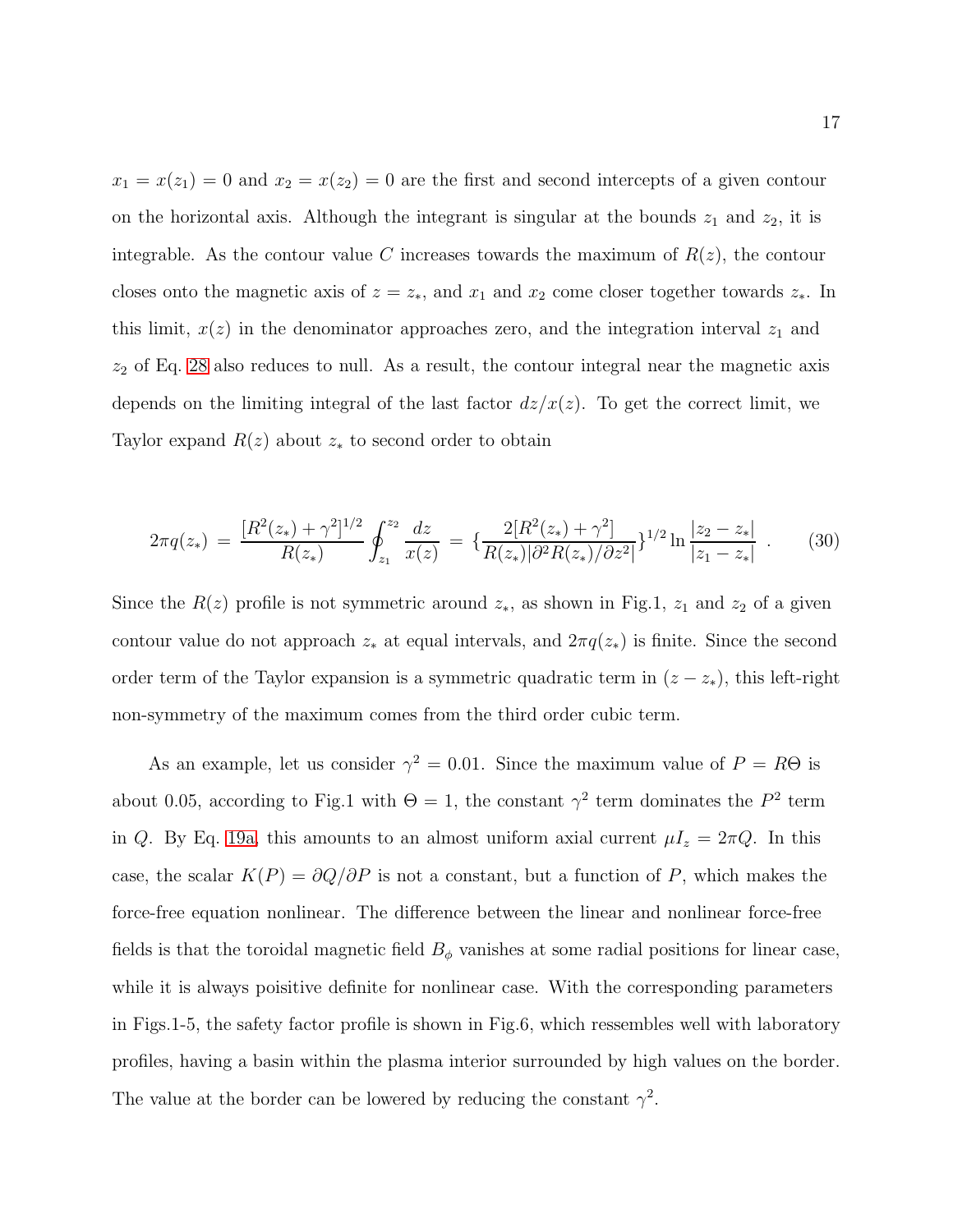### VII. Conclusions

We have examined the axisymmetric toroidal plasma equilibria for low and high  $\beta$ plasmas. The center of the spherical system,  $z = 0$ , has been excluded because this point usually lies outside the plasma domain due to the machine vessel. However, for spheromaks, the center is connected to the plasma domain. In this case, our solutions provide hollow profiles for plasma pressure. Rather than solving the Grad-Shafranov equation in toroidal geometry with cylindrical coordinates, devised to envelope axisymmetric toroidal plasmas, we have taken a different approach to represent the Grad-Shafranov equation in spherical coordinates and have solved for toroidal solutions. This approach allows benchmark plasma equilibria, such as the generalized Solovev type low  $\beta$  equilibrium and the standard high  $\beta$ equilibrium, be solved by separation of variables in terms of elementary special functions, and provides easier visualization of the solutions. The essential features of the solutions in spherical coordinates are that the radial function  $R(z)$  has a maximum at  $z = z_* \neq 0$ , and the meridian function  $\Theta(x)$  has a lobe at  $x = 0$ . These two features assure the function  $P(z, x) = R(z)\Theta(x)$  an axisymmetric structure of a torus. Realistic high  $\beta$  near force-free D shaped contours are evident in these analytic representations.

In the generalized Solovev type source functions, the equilibrium is solved approximately by sucessive approximation to the first order. As a result, the validity of the solution requires strictly a low  $\beta$  plasma. For more specific source functions, the equilibrium is solved exactly in closed form. The solution is, therefore, valid for high  $\beta$  plasmas. Surprisingly, the high  $\beta$  exact solution is constructed on a force-free magnetic field superimposed by a high β plasma contribution. Although with high β, the plasma contribution is small comparing to the force-free part, making the overall solution near force-free. The reason for this near force-free solution to confine plasmas is that it relies basically on the tensional force of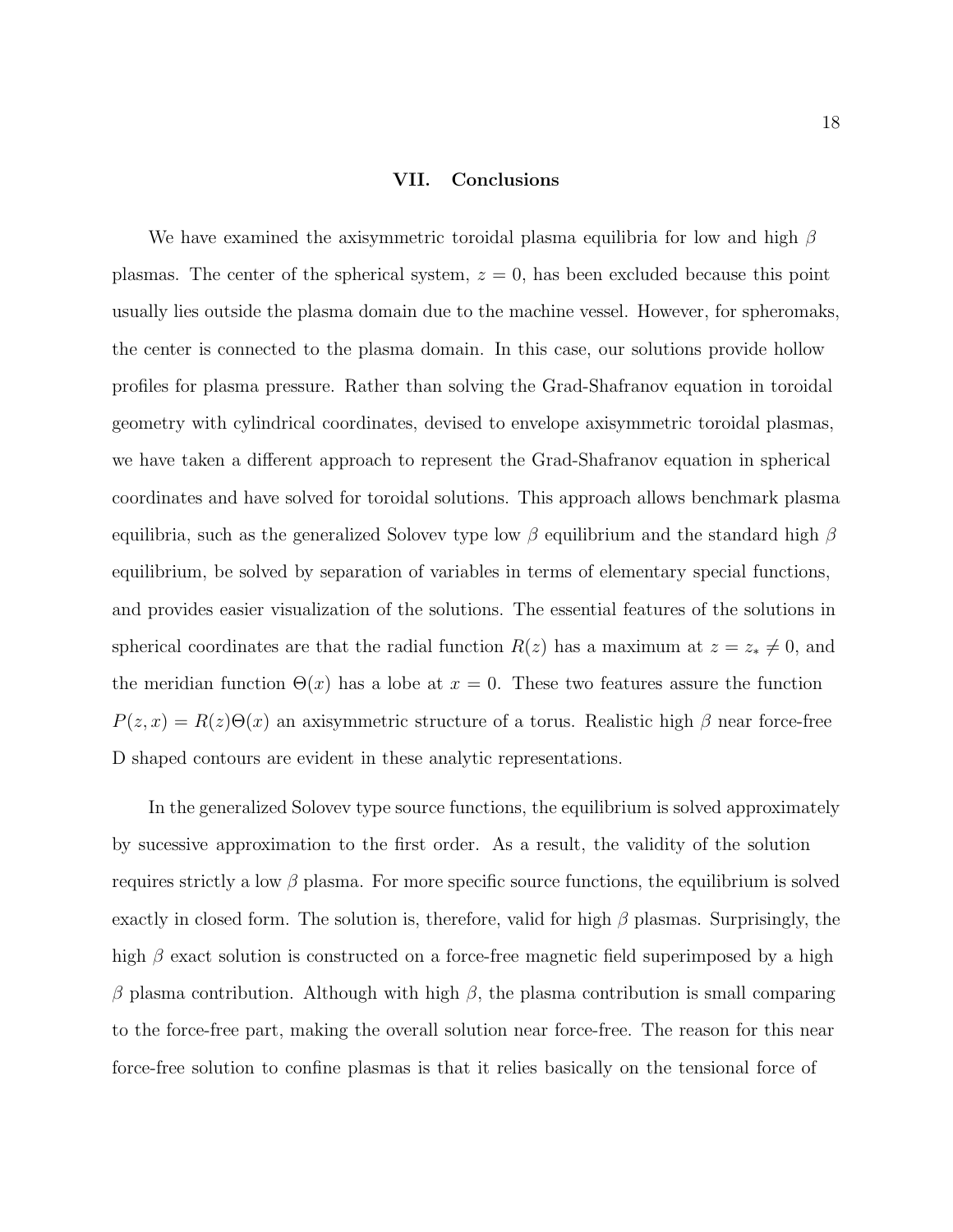the magnetic field line curvature, not the scalar magnetic pressure, to balance the plasma pressure. This curvature is evident because the magnetic axis where  $B_{\theta} = 0$  is significantly displaced from the maximum of  $B_{\phi}$ . For this reason, the magnetic field profile remains near force-free, while plasmas are confined. Such strong curvature is inherent from low aspect ratio plasmas. The absence of such curvature in high aspect ratio plasmas obliges the machines to operate in low  $\beta$  limit with magnetic fields away from force-free configuration.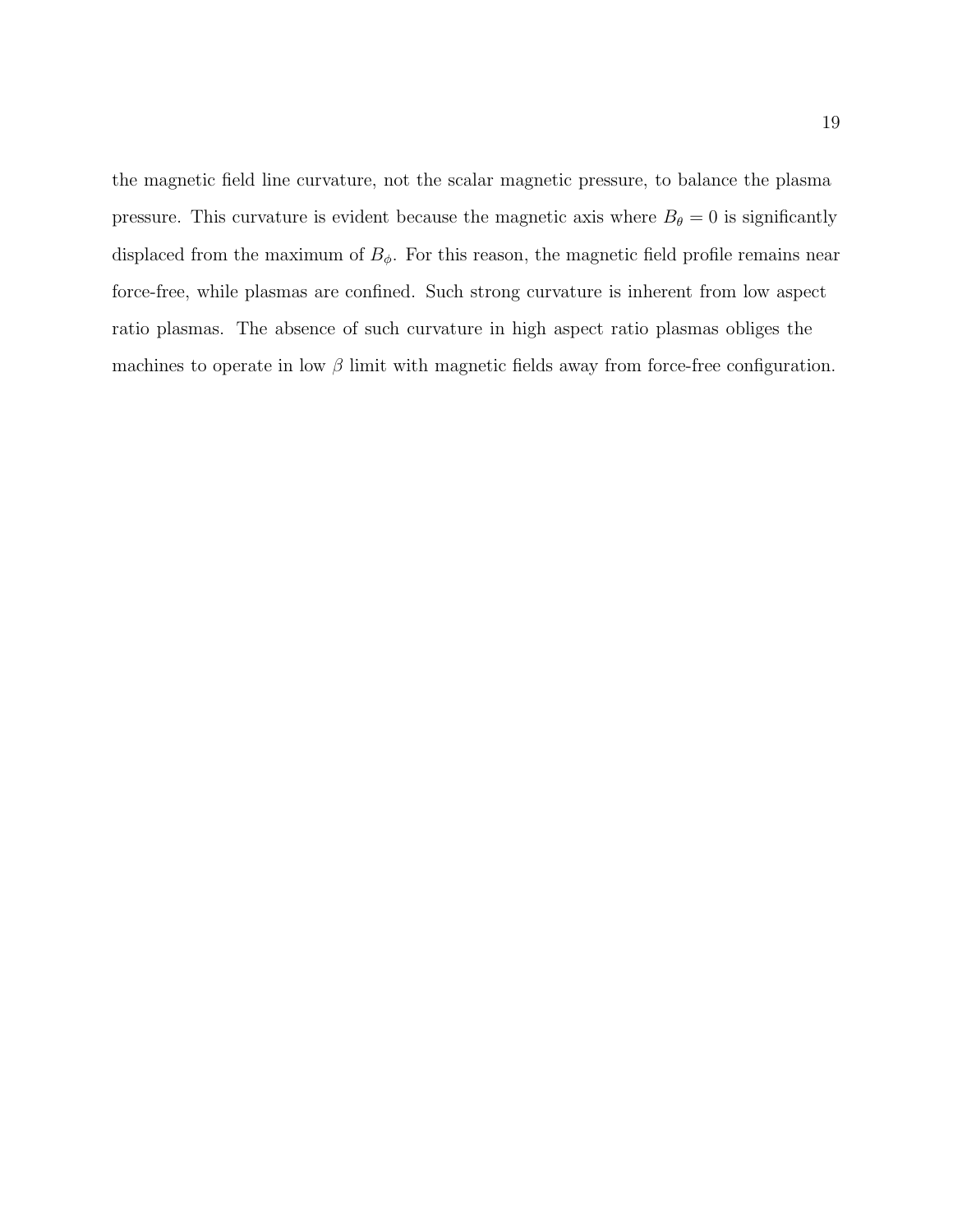### REFERENCES

- 1 -H. Grad and H. Rubin, Proceedings of the Second United Nations Conference on the Peaceful Uses of Atomic Energy, Vol. 21, P. 190, (United Nations, Geneva, 1958).
- 2 -V.D. Shafranov, Sov. Phys. JETP 6, 545 (1958).
- 3 -L.S. Solovev, Sov. Phys. JETP 26, 400 (1968).
- 4 -S.B. Zheng, A.J. Wootton, and E.R. Solano, Phys. Plasmas 3, 1176-1178 (1996).
- 5 -B. Shi, Phys. Plasmas 12, 122504 (2005).
- 6 -E. Mazzucato, Phys. Plasmas 3, 441-443 (1996).
- 7 -P.J. Mc Carthy, Phys. Plasmas 6, 3554-3560 (1999).
- 8 -C.V. Atanasiu, S. Gunter, K. Lackner, and I.G. Miron, Phys. Plasmas 11, 3510-3518  $(2004).$
- 9 -L. Guazzotto and J.P. Freidberg, Phys. Plasmas 14, 112508 (2007).
- 10 -Y. Hu, Phys. Plasmas 15, 022505 (2008).
- 11 -L.L. LoDestro and L.D. Pearlstein, Phys. Plasmas 1, 90-95 (1994).
- 12 -P.A. Gourdain and J.N. Leboeuf, Phys. Plasmas 11, 4372-4381 (2004).

This manuscript was prepared with the AAS IATEX macros v5.2.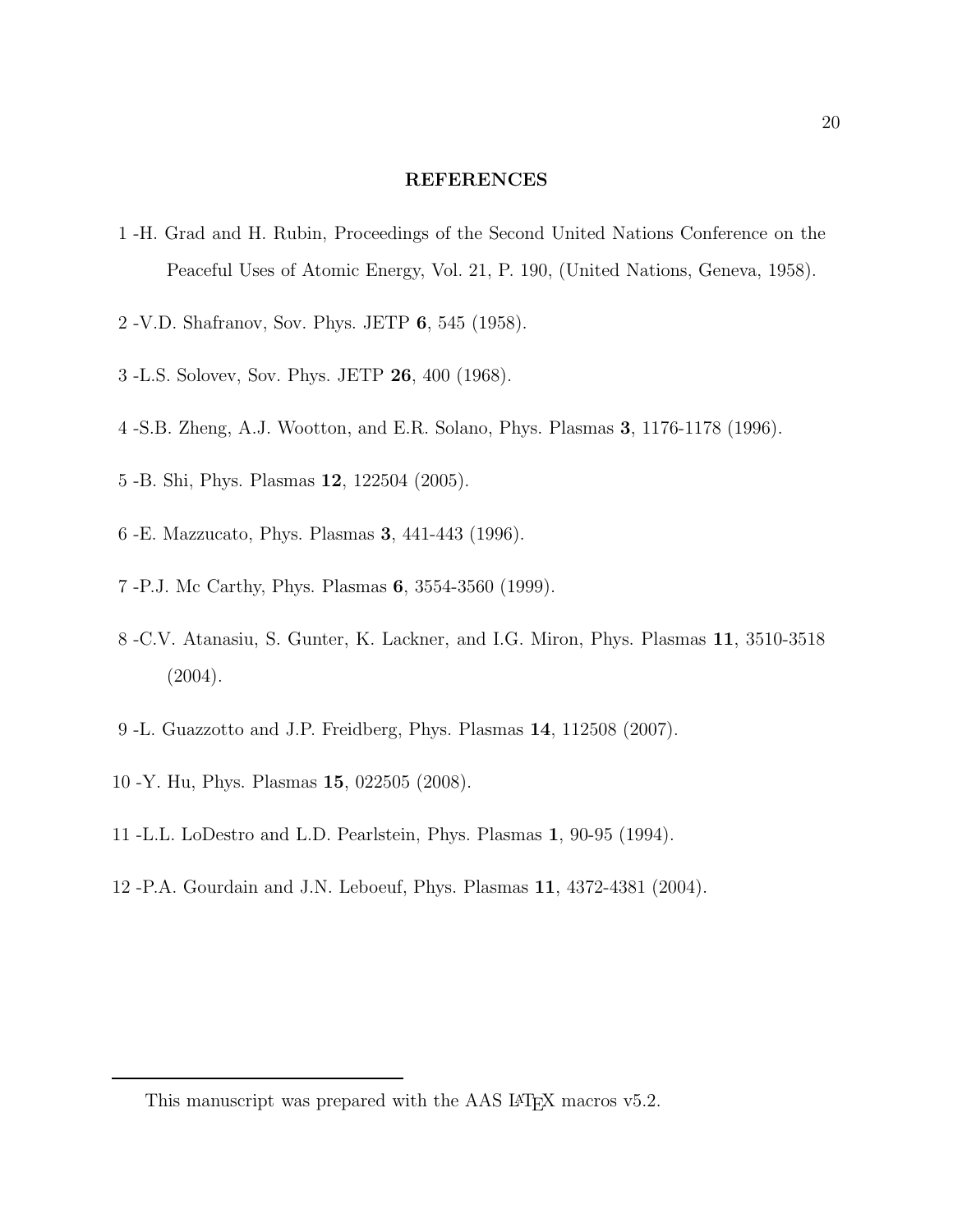

Fig. 1.— The function  $R_0(z) = A_0 z j_1(z)$  with  $A_0 = 0.05$  of the force-free homogeneous radial solution is plotted as a function of z in thick line. The spherical Bessel function  $A_0j_1(z)$  is also plotted in thin line for comparisons.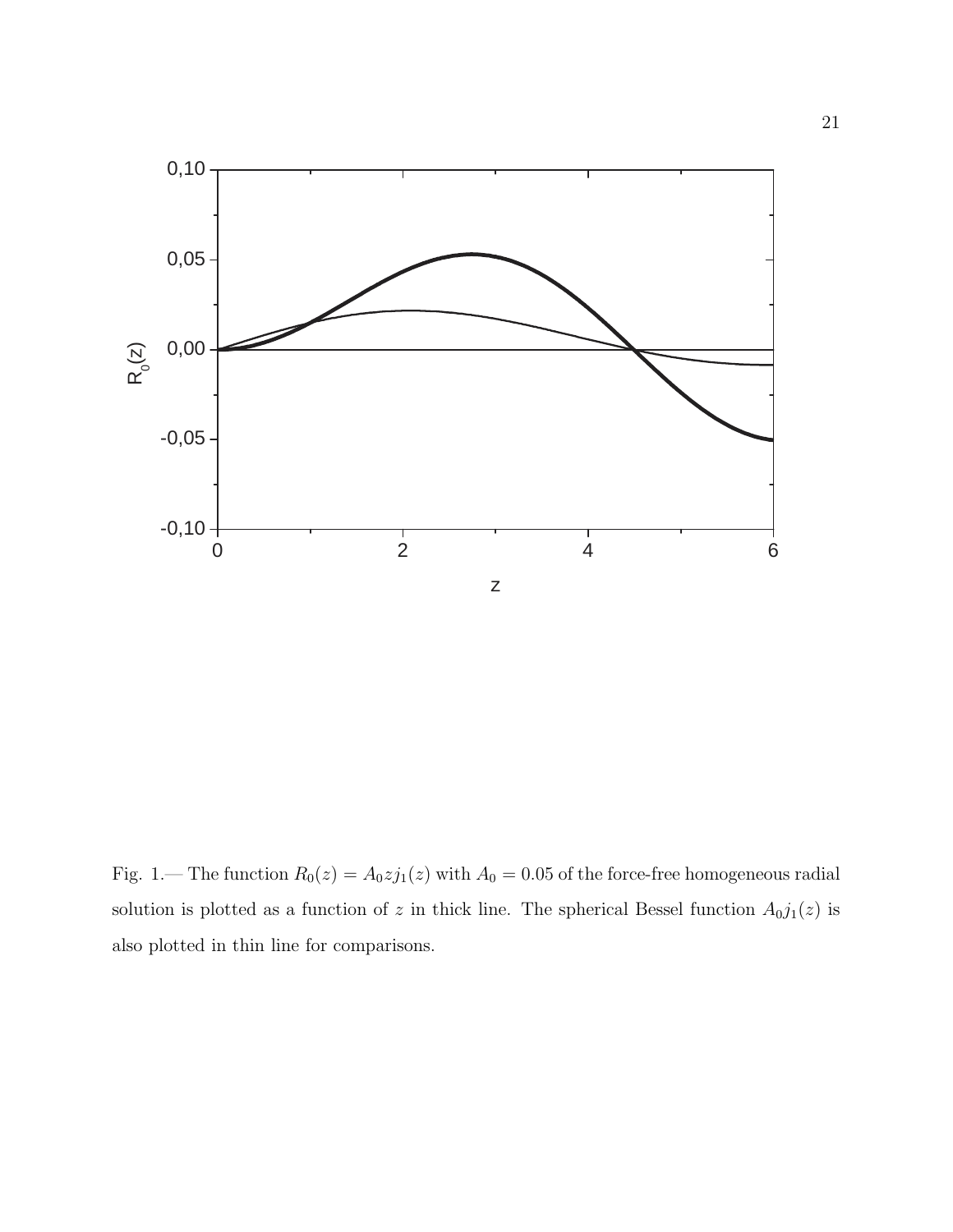

Fig. 2.— The function  $R_1(z) = -Az^2$  with  $p_0 = 10^5 Pa$  and  $A = 1.3 \times 10^{-4}$  of the particular radial solution is plotted as a function of z to show the plasma pressure effect.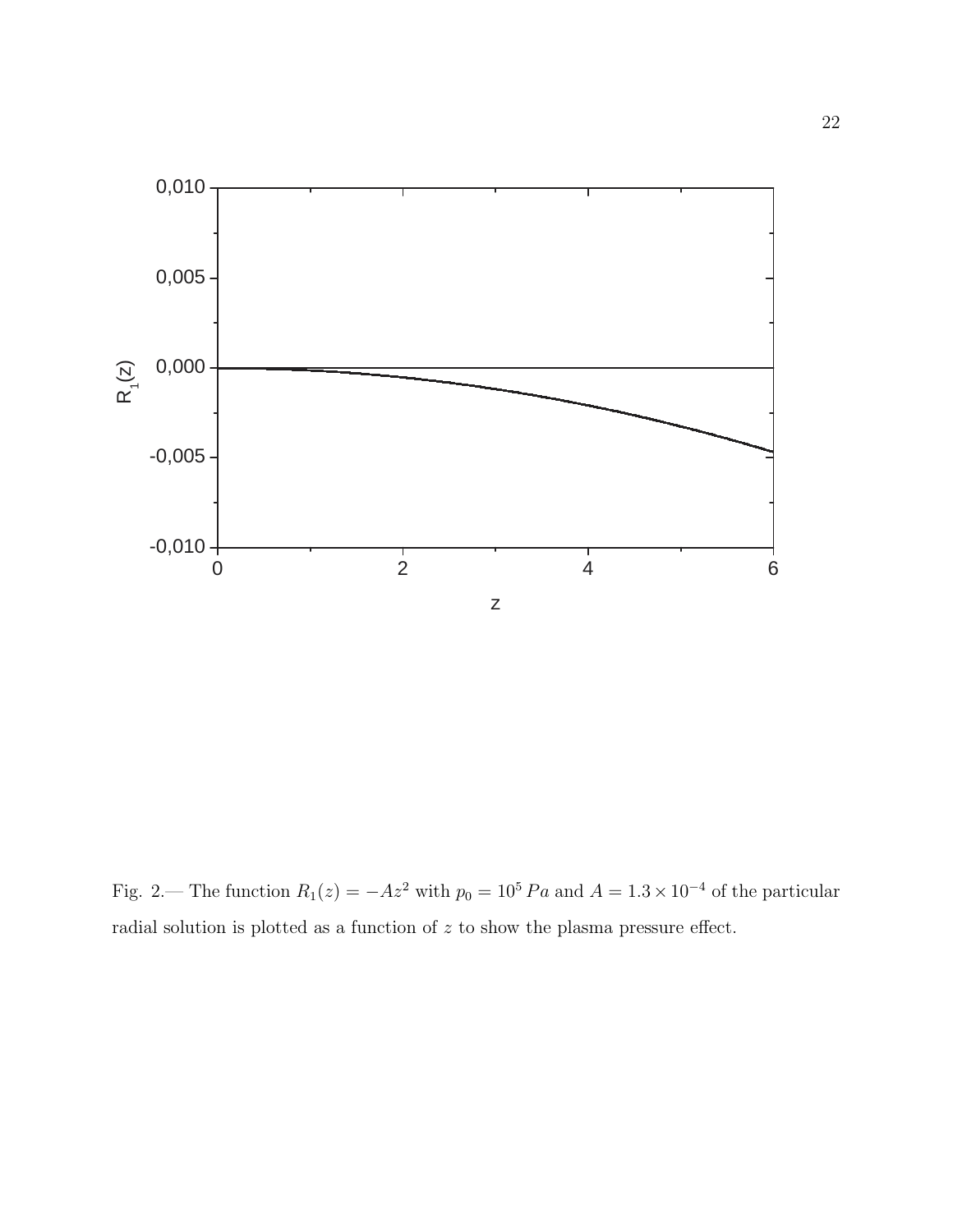

Fig. 3.— The magnetic field lines for spherical tokamak are shown with increasing contour labels from outer to inner contours. These contours are shared by the plasma pressrue and the toroidal field line integral. The axes are labelled in z together with  $x = \cos \theta$ .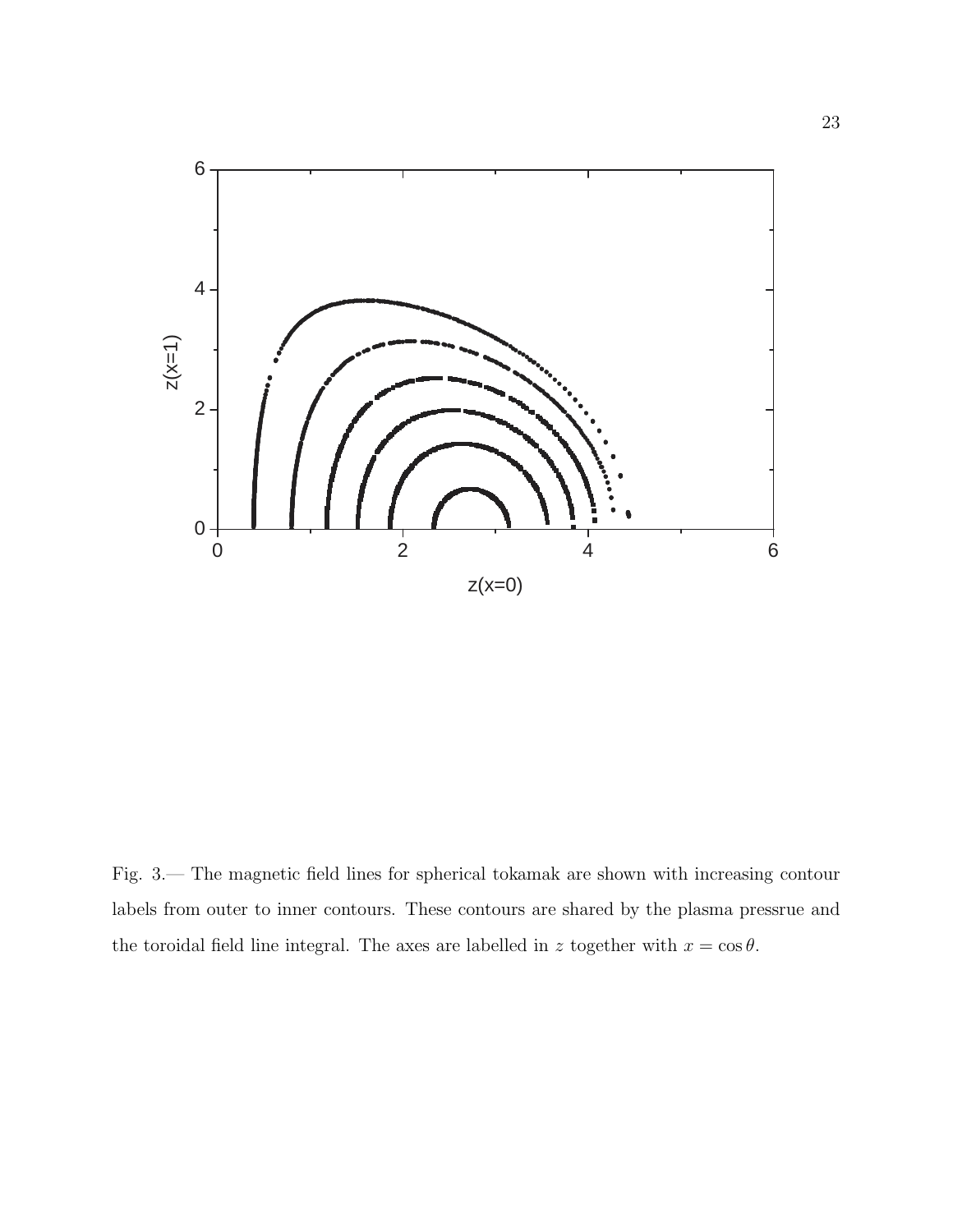

Fig. 4.— The toroidal and the poloidal magnetic fields,  $B_{\phi}$  and  $B_{\theta}$ , with  $Q = aP$  and  $a = 5.4$ are shown as a function of  $z$  along  $x = 0$ .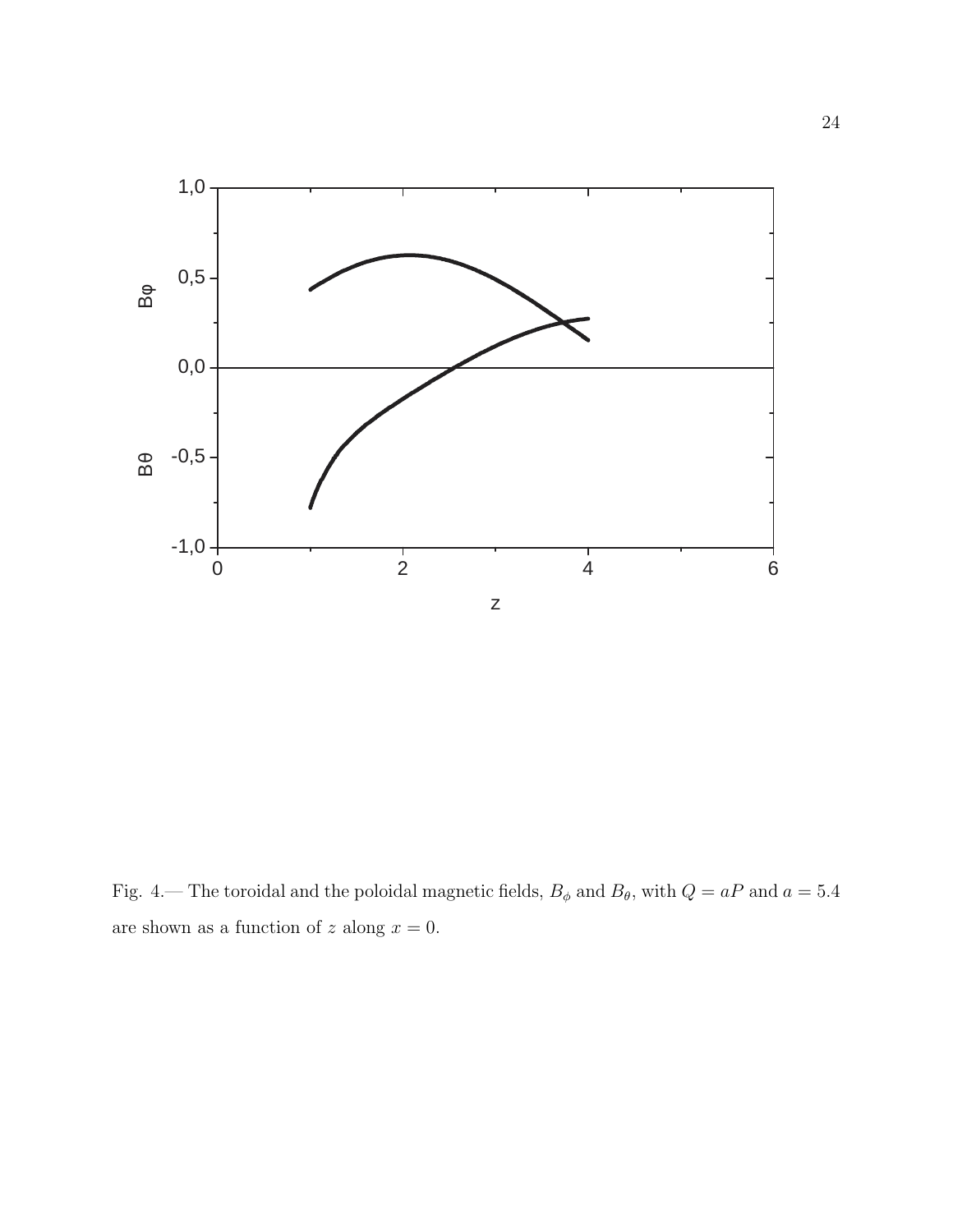

Fig. 5.— The toroidal and the poloidal current densities,  $J_{\phi}$  and  $J_{\theta}$ , with  $Q = aP$  and  $a = 5.4$  are shown as a function of z along  $x = 0$  in units of  $10^6 A/m^2$ .